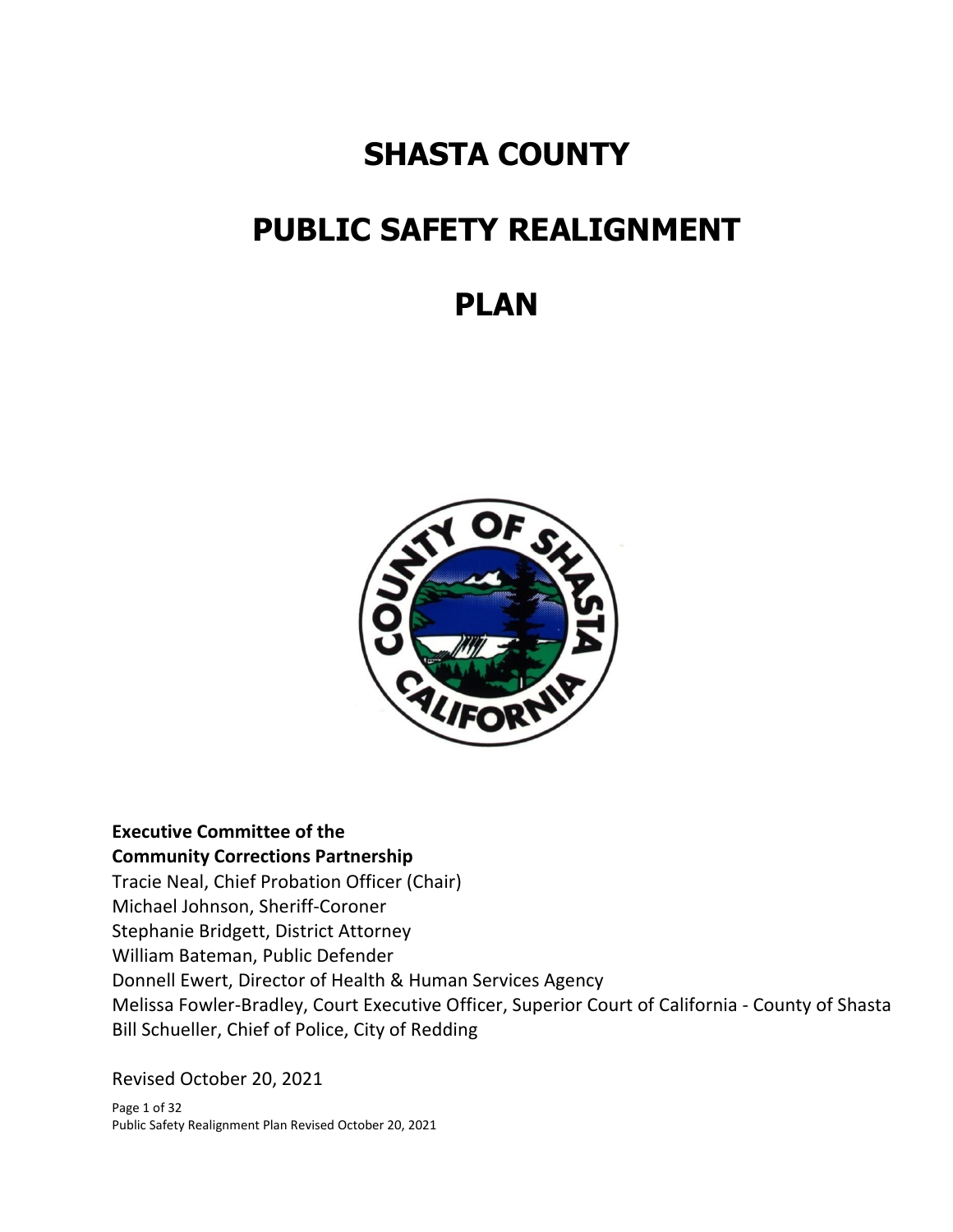## **EXECUTIVE SUMMARY**

On June 28, 2011, the California Legislature passed a budget that implemented the Public Safety Realignment Act. Assembly Bill (AB) 109 and its subsequent trailer bill AB 117 transferred responsibility for supervising certain low-level offenders released from the California Department of Corrections and Rehabilitation (CDCR) to counties and identified a population no longer eligible to be sentenced to state prison requiring the population to serve a local prison term and a term of supervision. It created the post release community supervision (PRCS) population and the mandatory supervision (MS) population. Implementation of the Public Safety Realignment Act began October 1, 2011.

AB 109 and AB 117 designated the local Community Corrections Partnership (CCP) as the oversight entity. The CCP was tasked with the responsibility of developing a Plan to address the supervision, incarceration, revocation hearing, and service needs of this population for recommendation to the County Board of Supervisors.

On September 27, 2011, Shasta County's Public Safety Realignment Implementation Plan 2011 was approved by the Shasta County Board of Supervisors by unanimous vote. A year later the Plan was updated and approved by the Board on October 2, 2012. The Plan was updated and approved by the Shasta County Board of Supervisors on June 17, 2014. The Plan will only be returned to the Board of Supervisors for approval when significant modifications are necessary.

The goal of the Shasta County Community Correction Partnership Public Safety Realignment Plan is to ensure public safety by holding offenders accountable while also supporting offender rehabilitation and re-entry into the community and providing opportunities that support victims and community members. This public safety goal is realized through effective supervision, programs, and approaches designed to prevent recidivism. To achieve this goal, the CCP Public Safety Realignment Plan utilizes four strategies. These strategies are: promotion of public safety through crime prevention and reduction; holding offenders accountable through evidenced based approaches, custody and custody alternatives; supervision and rehabilitation of offenders; and the use of assessments, programs, and services to promote rehabilitation. . This Public Safety Realignment Plan continues with the same three strategies and adds a fourth strategy to include crime prevention. The current Plan supports the need to continue with a balanced approach, validated by research and experience.

Supervision of the offenders will continue to be provided by Probation Department staff. In addition, compliance efforts of local law-enforcement partners will continue to make regular face-to-face contacts with non-compliant offenders. Starting in 2017 an emphasis was placed on evidence-based trainings utilizing planning and implementation dollars. Successful Transition of Probation and Parole (STOPP) was added in January 2016 to increase reentry services, early offender engagement, and access to community services and treatment.

Custody and Custody Alternatives will continue to be addressed in the Plan with the goal to expand custody capacity. Opening the third floor of the jail was accomplished in July 2012, and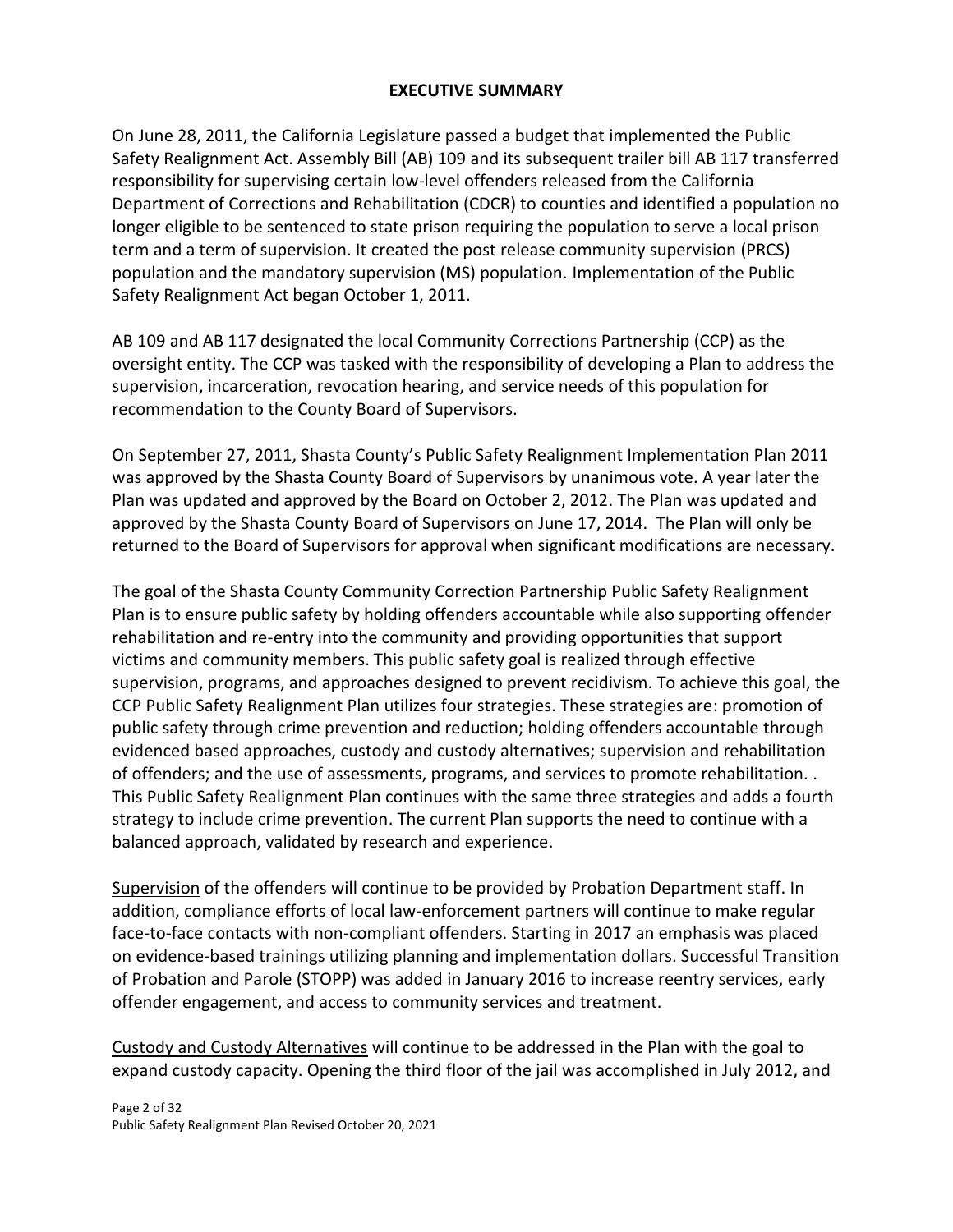additional funds were provided for jail operations in Fiscal Year 2017/18, due to concerns of having to close a level of the jail due to budget shortfalls. Beginning in Fiscal Year 2012/13 funds have been utilized to fund out of county jail beds allowing for an increased custody capacity. In the Fall of 2018, the jail added an additional 103 beds increasing their capacity to 484. The Home Electronic Confinement (HEC)/Global Positioning Surveillance (GPS) and Work Release Programs were expanded in Fiscal Year 2012/2013. A Supervised Own Recognizance (SOR) Program was added in March 2013 for greater accountability prior to sentencing The Step-Up Program and the Phase Program were added in 2013 as a custody alternative for those offenders eligible for a community-based sentence. Shasta's Most Wanted was added in 2013 to address the increasing court failure to appear issue.

Assessment, Programs and Services will continue its focus on the Community Corrections Center that provides assessment, treatment and rehabilitative services and day reporting functions. The Community Corrections Center provides a safe and secure environment where a thorough assessment of offender needs, enhanced supervision and some identified services are provided for offenders. The Day Reporting Center located next door to the Community Corrections Center allows the offender population to access a variety of resources at one location. Contracting with service providers in the community has continued and in 2014 the emphasis was placed on program fidelity. Two collaborative courts, the Behavioral Health Court and the Re-Entry Court, were implemented in January 2014, allowing specialized treatment and intensive supervision of identified offenders. The Re-Entry Court ended in 2017. Housing of offenders continues to be a priority of the CCP. When an offender can be successfully housed, it increases their ability to be a productive citizen in the community and decreases their likelihood of reengaging in criminal behavior.

Crime Prevention is an important component to public safety and over the years has been an increasing topic at CCP and CCP Executive Committee meetings. Crime prevention practices focus on both youths and adults in the community and provides a foundation to reduce and deter crime and criminals, embracing the principles of restorative justice and evidenced based practices. Crime prevention additionally focuses on reducing victim impact and preventing victimization. On March 15, 2017, the CCP Executive Committee, with input from the CCP and Juvenile Justice Coordinating Council voted to recommend to the Board of Supervisors that funds from the Local Innovation Subaccount be spent on crime prevention specifically for one evidenced-based program or best practice crime prevention project per fiscal year for youth 18 years and under. In Fiscal Year 2017/18 a Crime Victim Advocate and a Misdemeanor Pre-Filing Diversion Program was added to the plan to better serve crime victims, to promote rehabilitation, and divert low level offenders from the criminal justice system.

The CCP Executive Committee continues to be committed to the strategies outlined in the Shasta County Public Safety Realignment Plan to ensure services provided to the offender population will maximize the safety of our communities and are consistent with the intent of legislation.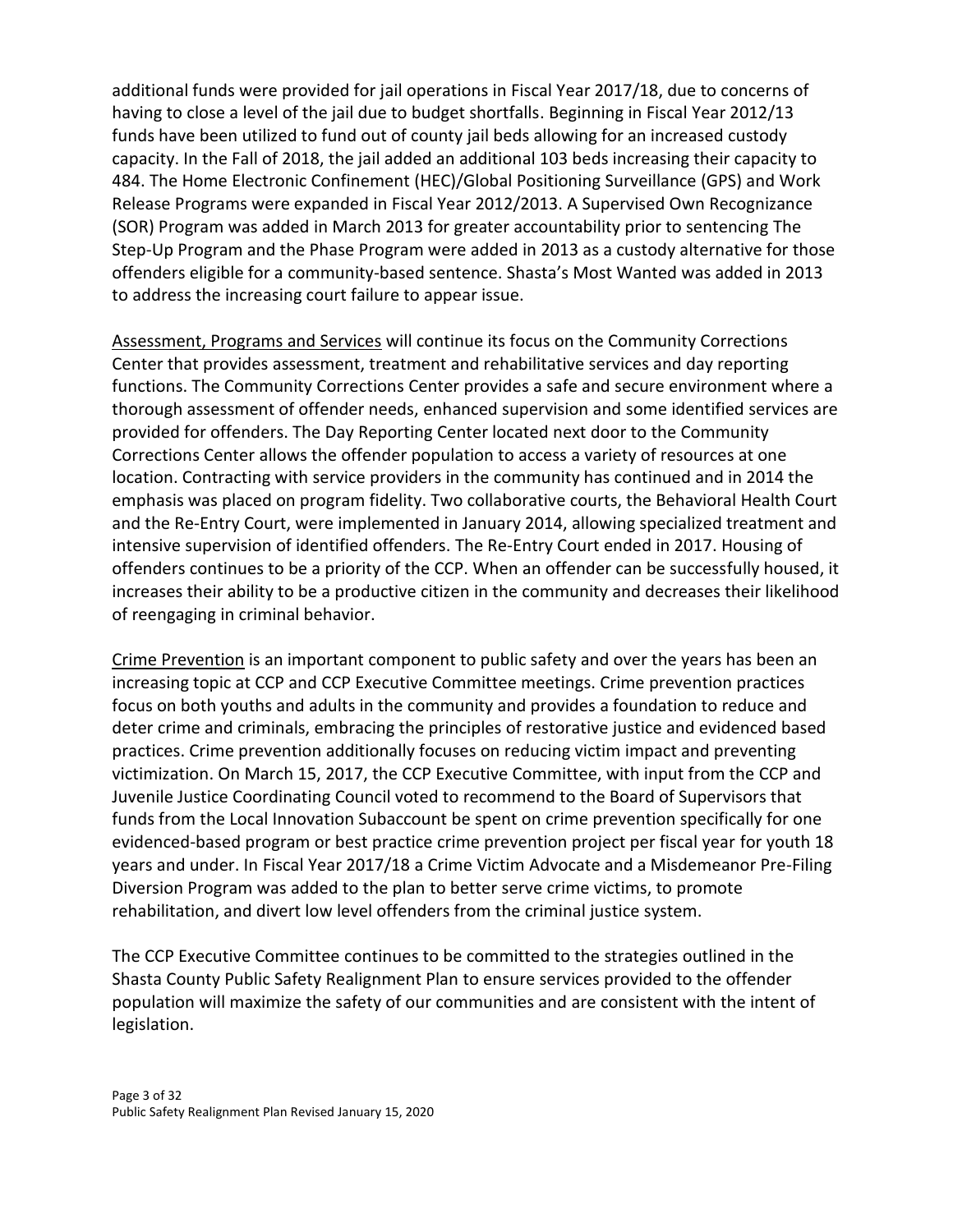On behalf of all involved in the development of this Plan, we request your continued support.

Executive Committee Community Corrections Partnership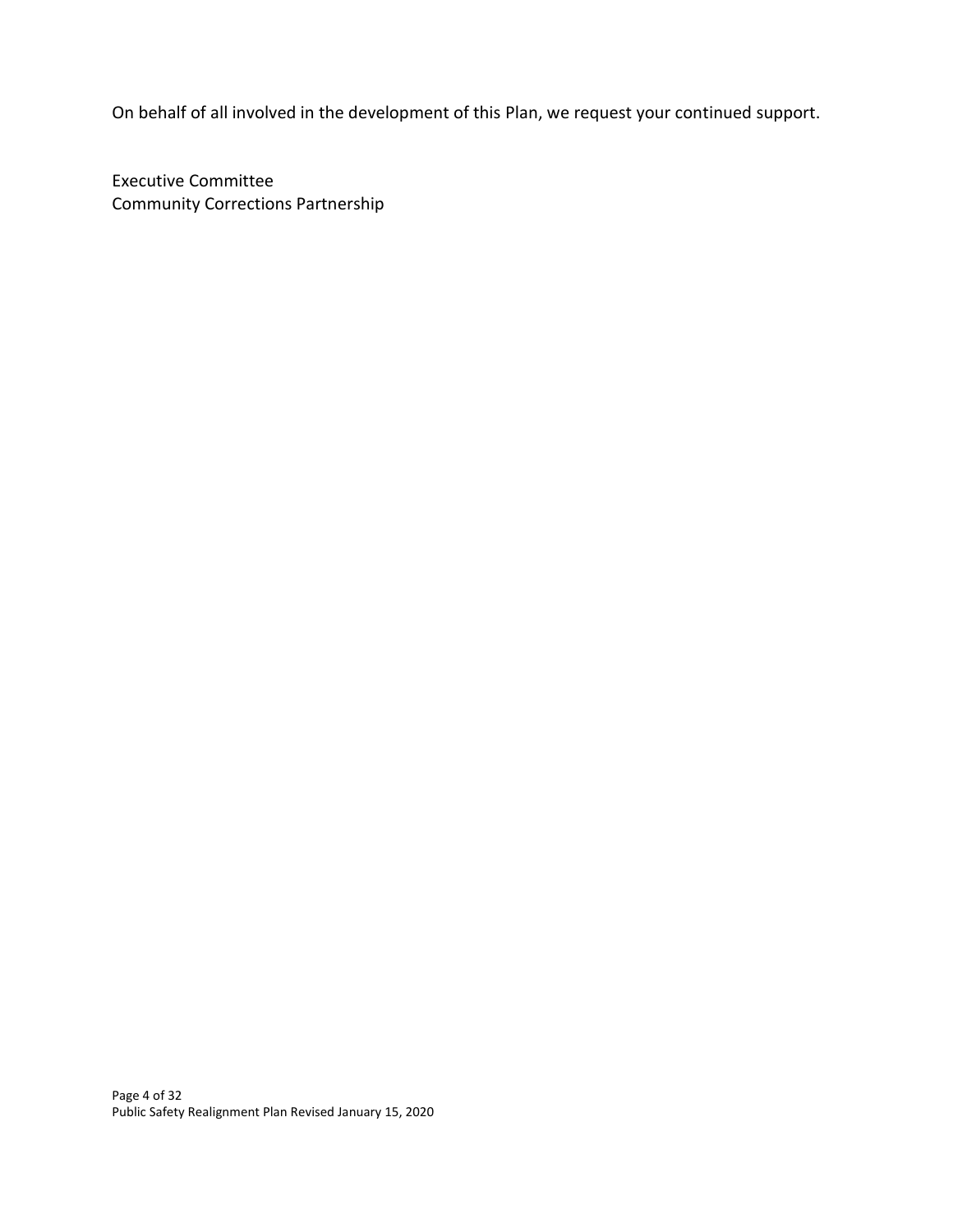## **TABLE OF CONTENTS**

| Key Elements of AB 109<br>$\bullet$                                                                                                                                                                                                                                                                                                                                                                                                                                                                                                                                                                      |
|----------------------------------------------------------------------------------------------------------------------------------------------------------------------------------------------------------------------------------------------------------------------------------------------------------------------------------------------------------------------------------------------------------------------------------------------------------------------------------------------------------------------------------------------------------------------------------------------------------|
|                                                                                                                                                                                                                                                                                                                                                                                                                                                                                                                                                                                                          |
| <b>Public Safety Realignment Funding</b><br>$\bullet$<br>Additional Public Safety Realignment Funding<br>$\bullet$                                                                                                                                                                                                                                                                                                                                                                                                                                                                                       |
|                                                                                                                                                                                                                                                                                                                                                                                                                                                                                                                                                                                                          |
| <b>Community Corrections Partnership</b><br>$\bullet$<br><b>Guiding Principles</b><br>$\bullet$<br>Data Collection                                                                                                                                                                                                                                                                                                                                                                                                                                                                                       |
|                                                                                                                                                                                                                                                                                                                                                                                                                                                                                                                                                                                                          |
|                                                                                                                                                                                                                                                                                                                                                                                                                                                                                                                                                                                                          |
| Supervision<br>$\bullet$<br><b>Community Supervision</b><br>$\circ$<br>Compliance Team<br>$\circ$<br><b>Custody &amp; Custody Alternatives</b><br>$\bullet$<br>Jail/Contract Beds<br>$\circ$<br><b>Work Release</b><br>$\circ$<br>Home Electronic/GPS Confinement<br>$\circ$<br>Supervised Own Recognizance<br>O<br><b>STEP-UP Program</b><br>O<br>Phase Program<br>O<br>Shasta's Most Wanted Program<br>$\circ$<br>Assessments, Programs, and Services<br><b>Community Corrections Center</b><br>O<br><b>Intensive Treatment Programs &amp; Services</b><br>O<br><b>Collaborative Courts</b><br>$\circ$ |
|                                                                                                                                                                                                                                                                                                                                                                                                                                                                                                                                                                                                          |
|                                                                                                                                                                                                                                                                                                                                                                                                                                                                                                                                                                                                          |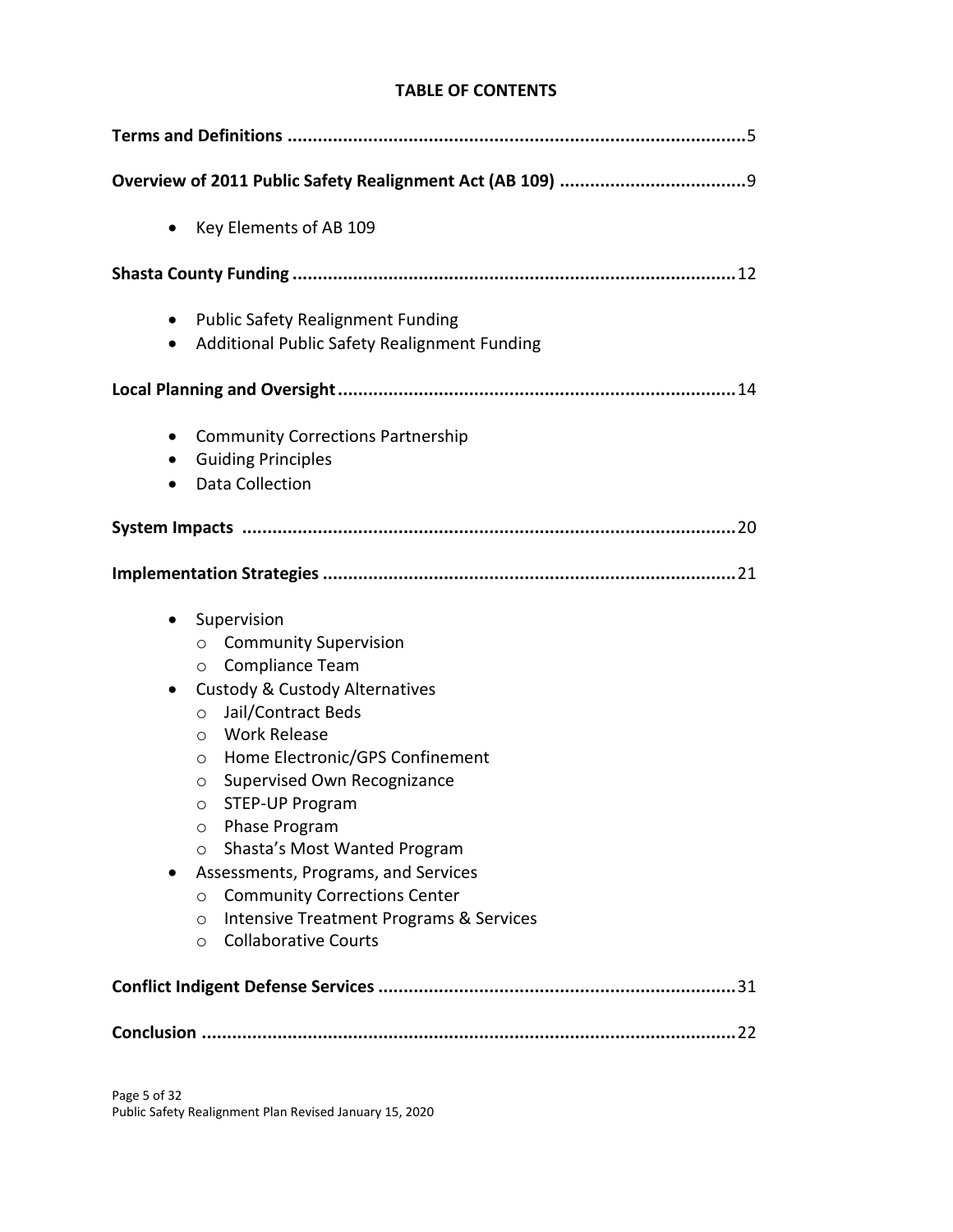#### **TERMS AND DEFINITIONS**

- Average daily population (ADP) means average daily population of offenders meeting AB 109 eligibility criteria.
- Assembly Bill (AB) 109 means the legislation that implemented the Criminal Justice Realignment Act of 2011 that transfers the supervision, incarceration, the revocation hearing process and jurisdiction of certain offenders to counties.
- Assembly Bill (AB) 117 means the legislation that implemented revisions to the (CCP) Executive Committee that was originally established in AB 109. AB 117 requires the CCP to prepare a county implementation plan to meet the goals of the Public Safety Realignment. The seven-member CCP Executive Committee, as provided in AB 117, is comprised of the following: Chief Probation Officer (Chair), Presiding Judge (or designee), District Attorney, Public Defender, Sheriff, a Chief of Police, and the head of either the County Department of Social Services, Mental Health, or Alcohol and Drug Services (as designated by the Board of Supervisors). Under AB 117, the CCP develops an Implementation Plan and the Executive Committee votes to approve the Plan and submits it to the Board of Supervisors. The Plan is deemed accepted unless the Board of Supervisors votes by a 4/5 vote to reject the Plan and send it back to the CCP.
- Collaborative Courts are problem solving courts that combine judicial supervision with rehabilitation services that are rigorously monitored and focused on recovery to reduce recidivism and improve offender outcomes.
- Community Corrections Center (CCC) means a location for offenders to report in order support re-entry through assessment for risk of recidivism and criminogenic needs, referrals for treatment and services, to attend on-site treatment/rehabilitation programs and to be monitored while on supervision.

This co-located center is a cornerstone of the Public Safety Realignment Plan where re-entry services such as assessments, community services, intensive programming, and supervision occur in a coordinated fashion. The CCC includes, at a minimum, assessments of criminogenic and other needs, and provides cognitive-behavioral therapy (individual and group), eligibility services, housing assistance, and referrals to other community resources or service providers. The CCC combines supervision with evidence-based programming and treatment to facilitate successful reentry into the community after incarceration and reduce offender recidivism. The CCC was developed with a combination of county workers, contracted service providers, and co-located community staff. In addition to Probation Employees, a Mental Health Clinician, a Substance Abuse Counselor, and Housing Coordinators are assigned to the CCC. Other contracted service providers and community agencies that can assist in meeting other criminogenic needs of this offender population are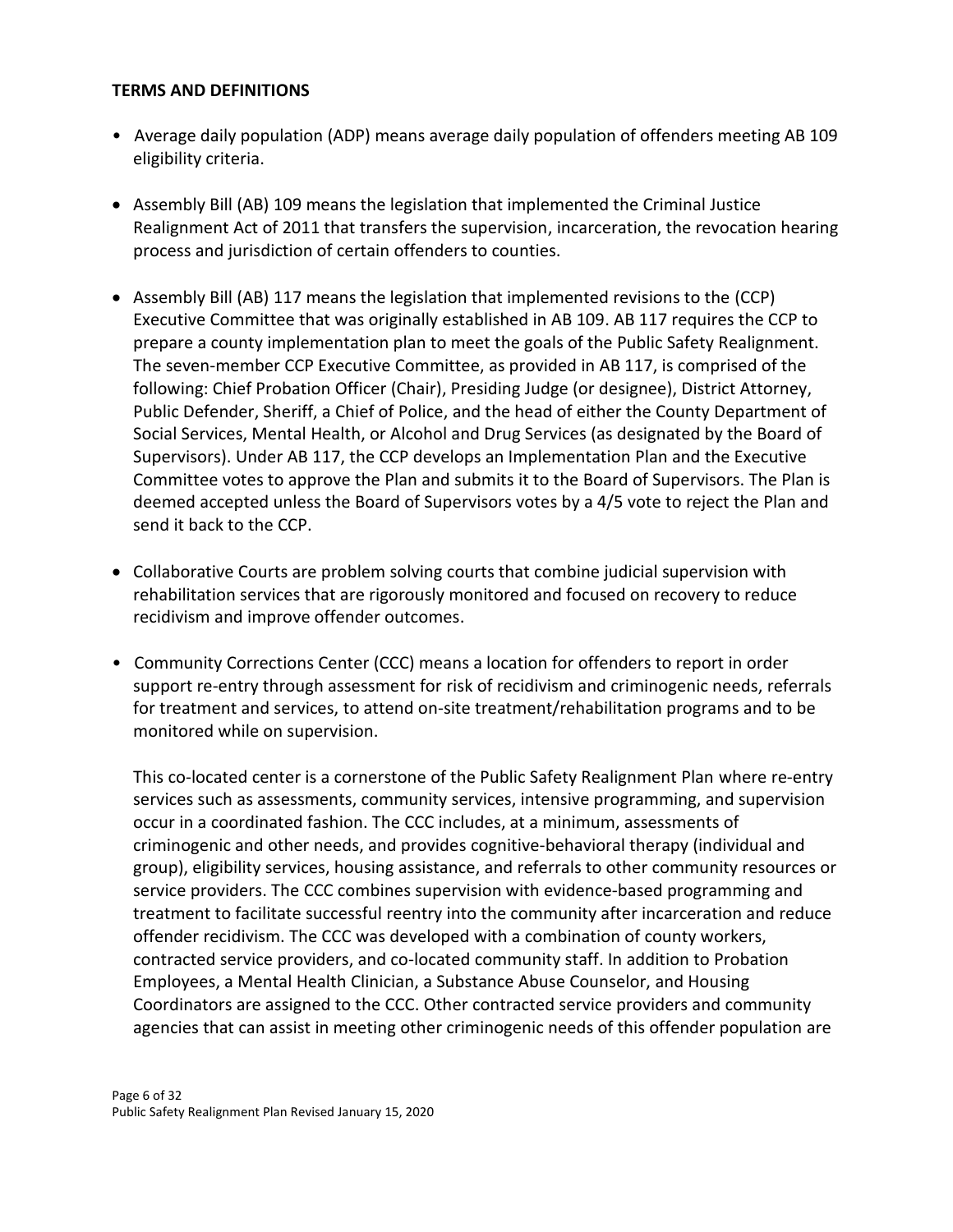available several times a week during new offender orientation or at the monthly Successful Transition on Probation and Parole (STOPP) event.

- Community Corrections Partnership (CCP) means the committee established by Senate Bill (SB) 678 and revised in AB 117, also referred to as the CCP Committee. The CCP Committee consists of the CCP Executive Committee and community members, and meets periodically to receive reports and input on the implementation of AB 109. These legislative actions were codified in the California Penal Code Section 1230.1. The CCP membership is outlined in Penal Code Section 1230(b)(2)(A-M) and the CCP Executive Committee membership is outlined in Penal Code Section 1230.1 (b).
- Community Supervision means both post release community supervision (defined below) and mandatory supervision (defined below).
- Criminogenic Needs means the risk factors and attributes of offenders that are directly linked to criminal behavior. Effective correctional treatment should target criminogenic needs.
- Day Reporting Center (DRC) means a location next-door to the CCC where select offenders report while under supervision to receive intensive services that target identified criminogenic needs and aid in the offender's success. The DRC may include employment and educational services, treatment programs and other services.
- Evidence-based practice (EBP) means treatment interventions for which there is empirical evidence of statistically significant effectiveness for specific problems.
- Fiscal Year (FY) means fiscal year beginning July 1 and ending June 30.
- Mandatory Supervision (MS) means those offenders who are no longer eligible to be sentenced to state prison and are sentenced to serve time in local custody per 1170(h)(5)(B) PC and are given a term of supervision. These offenders will be supervised by the Probation Department for the period of time ordered by the court subsequent to their term in custody.
- Offender Needs Assessment (ONA) means the needs assessment portion of the Static Risk and Offender Needs Assessment (SRNA). The SRNA is an evidence-based assessment tool that was developed by Noble Software Group, as a needs and risk assessment/supervision planning system for offenders. It is used by Probation staff to assess the needs of offenders.
- Parole means the conditional release of a person from state prison after serving a term where the most recent commitment offense was for a serious or violent crime (as defined by the Penal Code) or the offender is deemed a high-risk sex offender.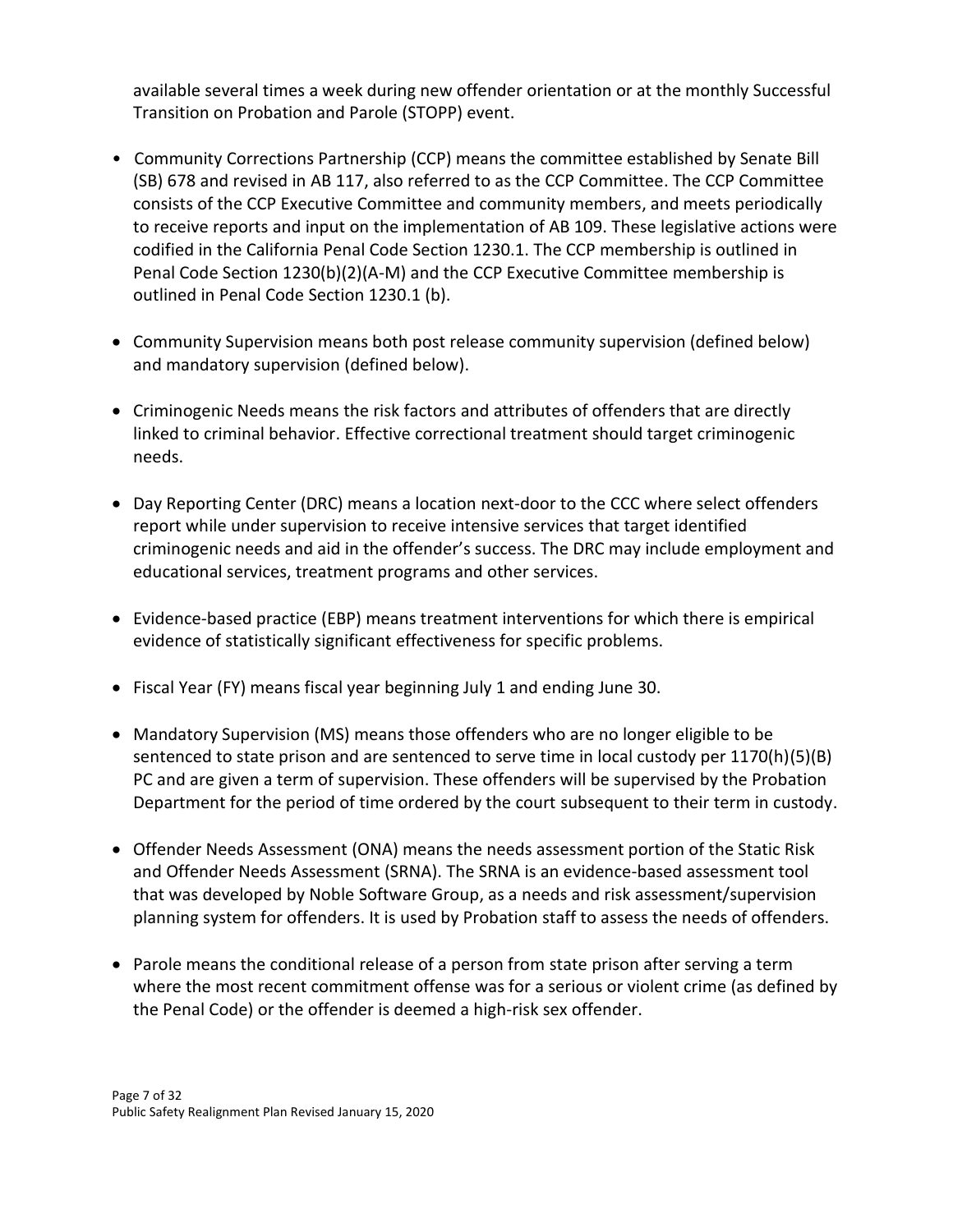- Parolee means a person who is released from state prison on parole.
- Phase Program is a program created for inmates with twelve months or more remaining in custody, who assess as moderate or high risk to re-offend using the Static Risk Assessment and whose Offender Needs Guide reveals criminogenic needs that are supported by attendance at the DRC. Offenders are assessed and, if eligible, are released from the jail, placed on GPS monitoring and directed to attend the DRC. Development of this program created additional bed space at the jail and allowed offenders to seek treatment earlier.
- Post-Release Community Supervision (PRCS) means a specific population of offenders identified by the Post-Release Community Supervision Act of 2011 enacted by AB 109. AB 109 provides that certain offenders released from prison on or after October 1, 2011, after serving a term in prison for the most recent commitment offense that is non-violent, nonserious, or a person who qualifies as a non-high risk sex offender, shall be subject to supervision by the Probation Department for a period not exceeding three years.
- Pre-Arraignment Supervised Own Recognizance (PSOR) means the supervision by Probation Department of offenders released from custody on their own recognizance by order of the court prior to arraignment.
- Realignment 2011 means the Criminal Justice Realignment Act of 2011 or AB 109. (See AB 109 above.)
- Recidivism means a relapse into criminal behavior.
- Revocation means the recall of a grant of probation or parole.
- Senate Bill 678 (SB 678) means the California Community Corrections Performance Incentives Act of 2009, which provides a funding stream for Probation through a performance-based system. The statute gives Probation Department broad discretion on how to best implement evidence-based practices to meet the needs of the offender community and ultimately reduce the State prison population.
- Shasta's Most Wanted is a collaborative law enforcement approach in response to the increasing court failure-to-appear rates. Offenders are identified on a weekly basis if they have failed to appear in court for sentencing after being convicted of a crime. Each week five offenders are identified, and their picture, name, and description are released to media sources.
- A split sentence means a sentence that includes time in a local jail and a period of mandatory supervision by the Probation Department.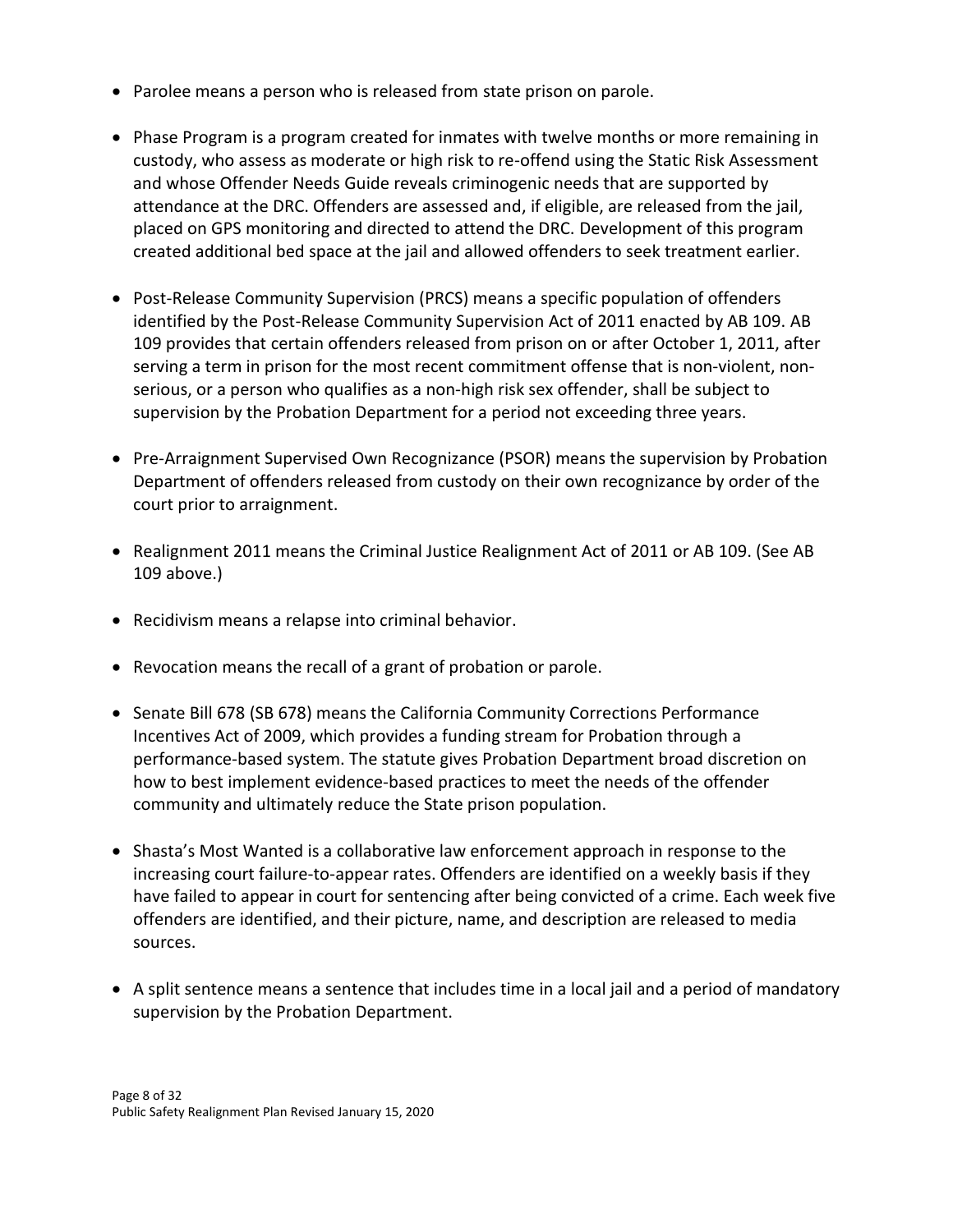- Static Risk and Needs Assessment (SRA) means the static risk portion of the Static Risk and Offender Needs Assessment (SRNA). The SRNA is an evidence-based assessment tool that was developed by Noble Software Group, as a needs and risk assessment/supervision planning system for offenders. It is used by Probation Staff to assess the level of risk to reoffend. Based on the risk scores, offenders are assigned to the appropriate Probation caseload.
- A straight sentence means a sentence served entirely in jail with no mandatory supervision.
- STEP-UP means the Shasta Technical Education Program- Unified Partnership. The STEP-UP Program is a collaborative effort between the Probation Department and the Sheriff's Office in conjunction with Shasta College. This program involves choosing offenders who are high to moderate risk to re-offend, as well as having education, financial stability and employment as top criminogenic needs. These offenders are then given the opportunity to participate in the STEP-UP Program by enrolling at Shasta College in certification programs involving heavy equipment operation, automotive technology, welding, firefighting, business, and office administration with the emphasis on reducing the recidivism rate in Shasta County through the educational process.
- Supervised Own Recognizance (SOR) means the supervision by the Probation Department of offenders released from custody on their own recognizance by order of the court prior to sentencing.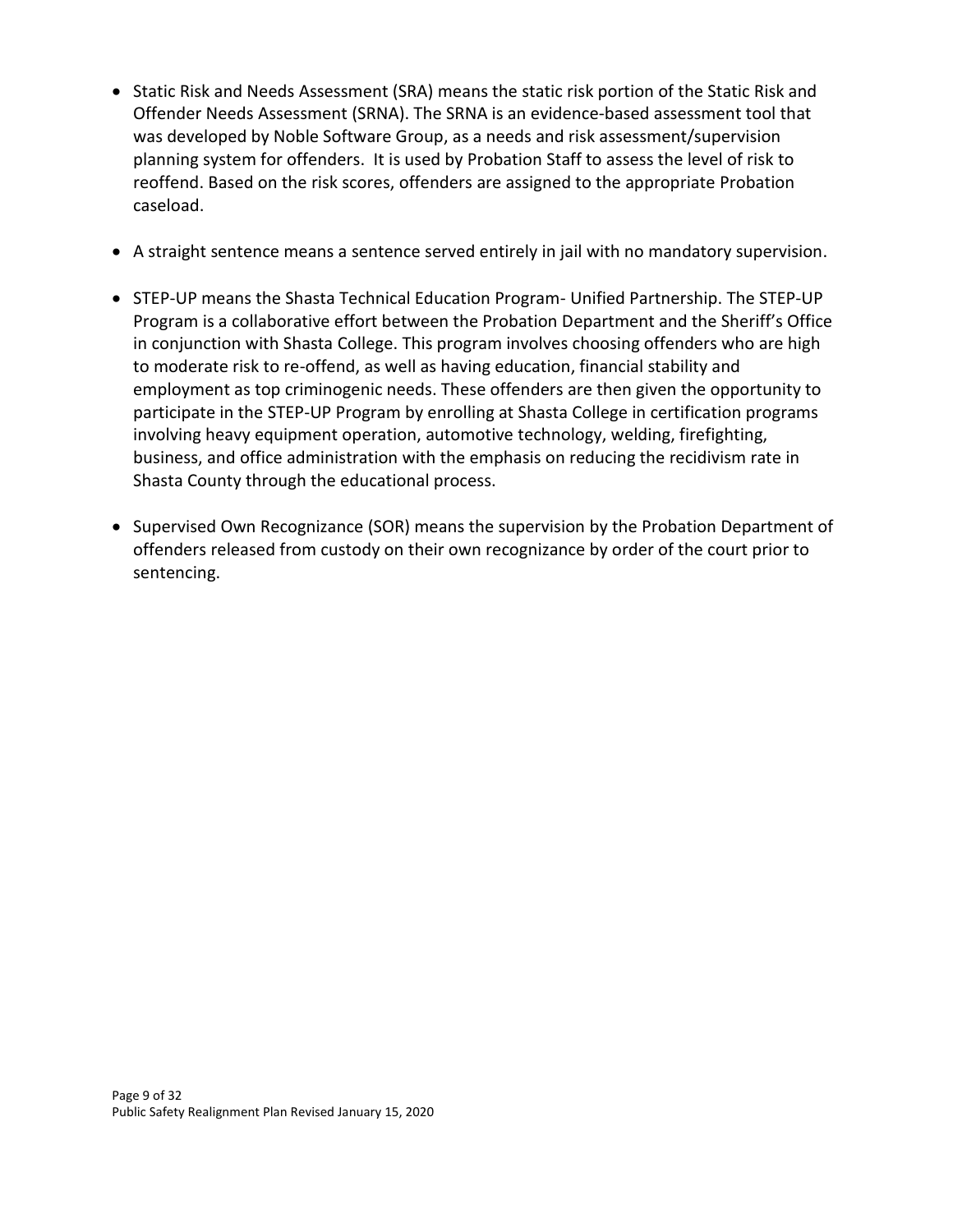## **OVERVIEW OF THE PUBLIC SAFETY REALIGNMENT ACT (AB 109)**

To comply with the United States Supreme Court decision to reduce prison populations, address overcrowding in California's prisons and assist in alleviating the State's financial crisis, the Public Safety Realignment Act (AB 109) was signed into law on April 4, 2011. AB 109 transferred responsibility to counties for supervising certain parolees from the California Department of Corrections and Rehabilitation (CDCR) to Post-Release Community Supervision (PRCS). It also changed the sentencing options for new offenders to include housing in local jails (straight or split sentences) instead of prison. AB 109 authorized PRCS and parole revocation hearings, housing of parolees awaiting revocation hearings in local jails, and custody up to 180 days in local jails for all parolee and PRCS revocation sentences. Implementation of the Public Safety Realignment Act began October 1, 2011.

At the same time, Section 1230.1 of the California Penal Code designated a local Community Corrections Partnership to oversee a county's Public Safety Realignment Plan. Consistent with local needs and resources, recommendations should maximize the effective investment of criminal justice resources in evidence-based correctional programs and sanctions.

## **Key Elements of AB 109**

Post-Release Community Supervision (PRCS): Offenders released from state prison on or after October 1, 2011 after serving a sentence for a current non-violent or non-serious offense, and/or as a non-registerable sex offense, irrespective of prior convictions, are subject to postrelease community supervision for a period not to exceed three years. The Shasta County Board of Supervisors designated the Probation Department as the agency responsible for community supervision on July 26, 2011.

Custody and Mandatory Supervision (MS): Offenders sentenced for a non-violent, non-serious or non-high risk sex offense after October 1, 2011 will serve sentences in a county jail by means of either a straight commitment or a split sentence (a combination of time in custody and time on mandatory supervision).

PRCS and MS Revocations Heard and Served Locally: Effective October 1, 2011, petitions to revoke post-release community supervision and mandatory supervision were filed in the Shasta County Superior Court by the Probation Department. Any jail time imposed as a result of the revocation is served in the local jail and cannot exceed 180 days.

Parole Violations and Revocations: Effective October 1, 2011, individuals violating the conditions of their parole serve up to six months in jail instead of being returned to state prison. Effective July I, 2013, all parole revocations will be filed and heard in the Shasta County Superior Court.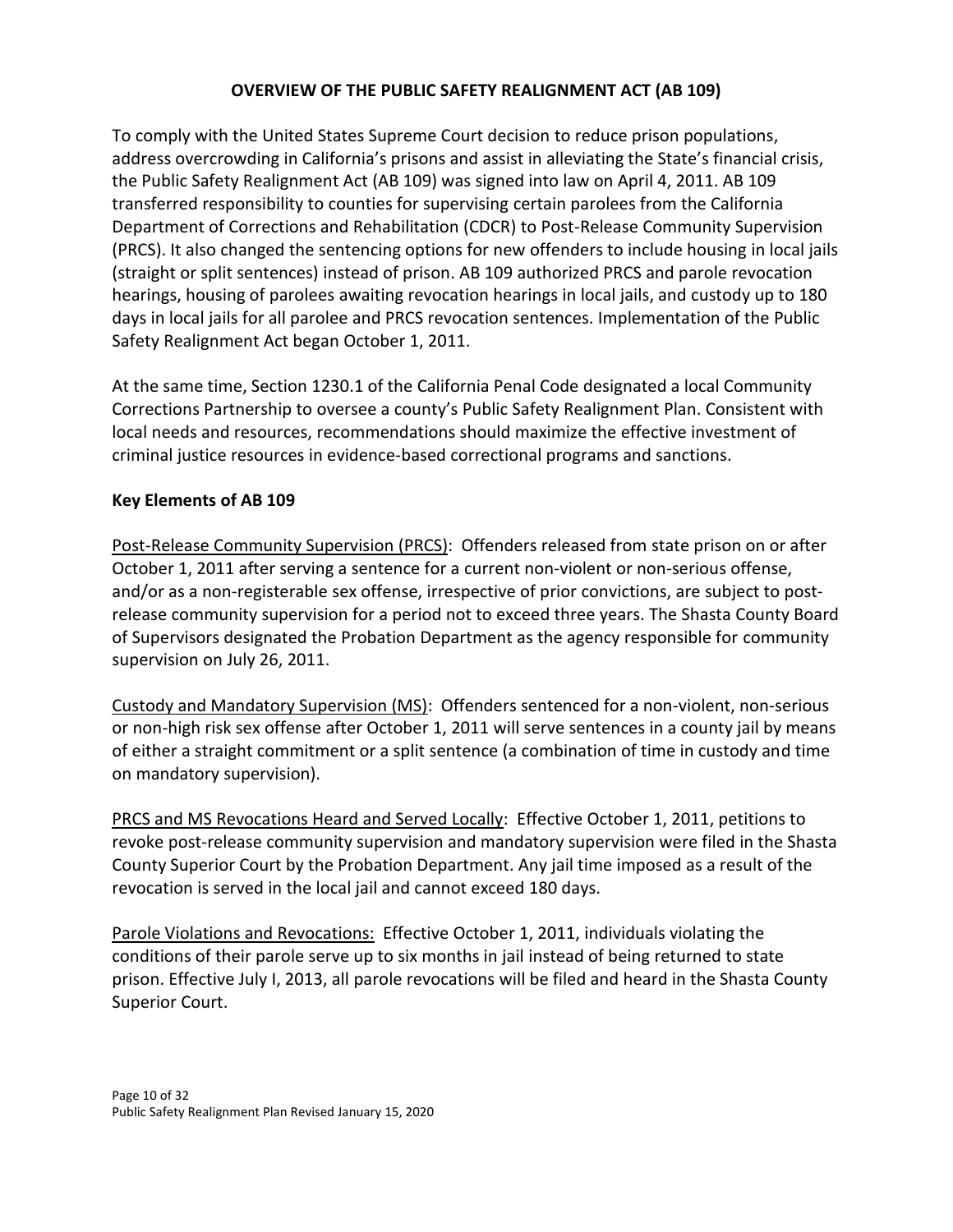Enhanced Local Custody Alternatives: The legislation encourages and supports alternatives to local jail custody with programs including work release and home electronic monitoring and pretrial services.

Community-Based Sanctions: The legislation authorizes counties to use a range of intermediate sanctions to hold offenders accountable and mitigate the need for revocation hearings. Intermediate sanctions are normally progressive in nature and may include more frequent reporting requirements, increased drug testing, increased field/home visits and flash incarceration in the county jail for no more than ten days, as well as other options contained on page 24 of this plan. A revocation petition is filed once intermediate sanctions have been exhausted or deemed to be unsuccessful.

Contract Beds: The legislation provides an option for counties to contract back with the State to send local offenders to state prison and/or fire camps. Counties are also permitted to contract with public community correctional facilities. Contracting for state beds does not extend to parole revocations.

Rehabilitation and Treatment Services: The legislation recommends the implementation of evidence-based programs to include, but not limited to, day reporting centers, drug courts, residential multiservice centers, mental health treatment programs, electronic monitoring, victim restitution programs, counseling programs, community service programs, educational programs, and work training programs.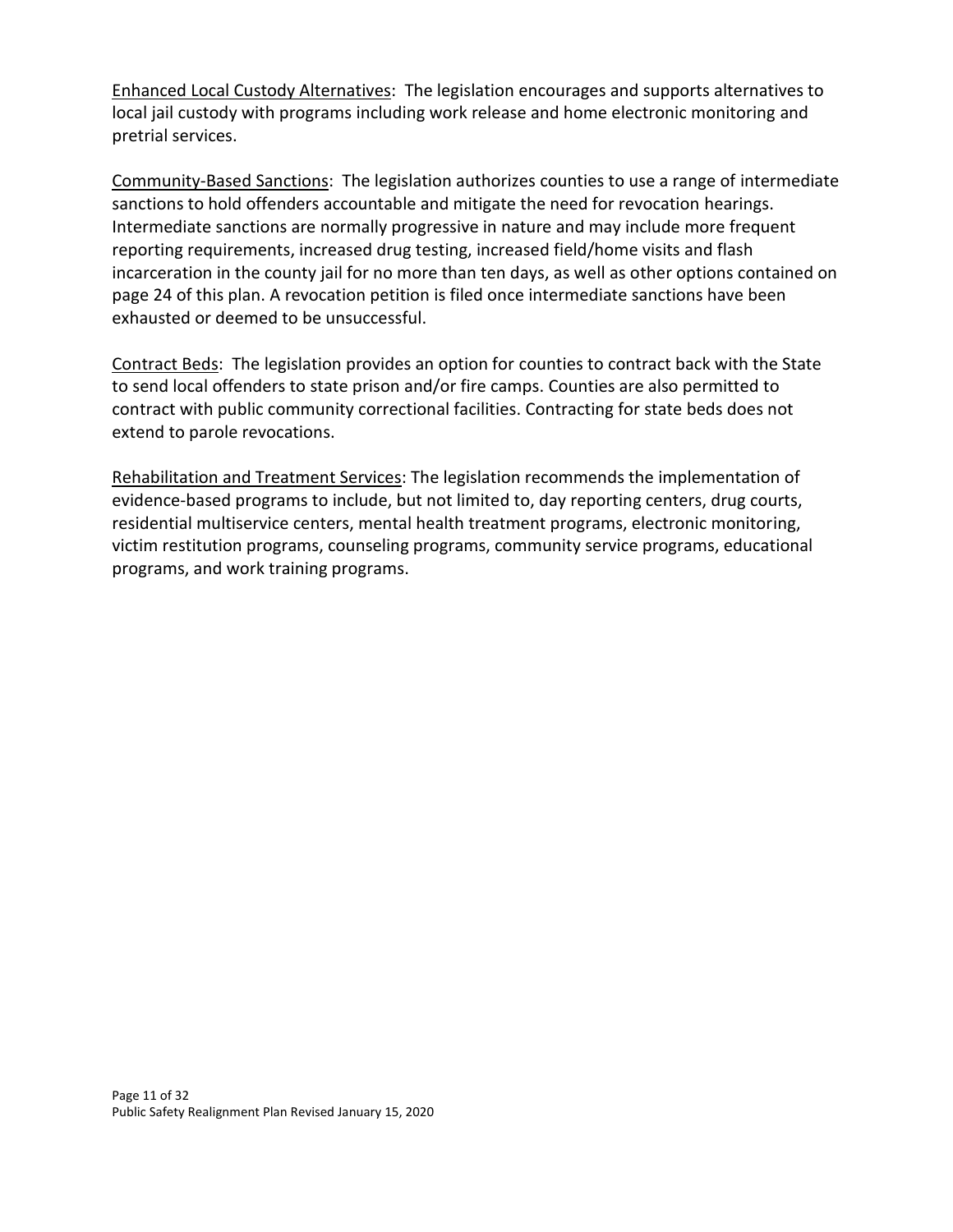## **SHASTA COUNTY FUNDING**

## **Public Safety Realignment Funding**

The formula establishing statewide funding for Public Safety Realignment (AB 109) implementation in Fiscal Year 2011-12 was developed by the California Department of Finance and agreed to by the County Administrative Officers Association of California (CAOAC) and the California State Association of Counties (CSAC). The initial funding available through AB 109 was based on a weighted formula containing three elements:

- 60% based on the estimated average daily population (ADP) of offenders meeting AB 109 eligibility criteria;
- 30% based on U.S. Census Data pertaining to the total population of adults (18-64 years) in the County as a percentage of the statewide population; and
- 10% based on the SB 678 distribution formula.

On November 6, 2012, Proposition 30 was passed by the voters, securing funding for Public Safety Realignment via a constitutional amendment.

The state established the Realignment Allocation Committee (RAC) which recommended a longterm allocation of AB 109 growth and programmatic funds, effective beginning in Fiscal Year 2014/15.

The new base allocation contains factors in three categories, weighted as follows:

• **Caseload: 45% (-)**

Caseload recognizes the quantifiable effects of 2011 realignment on local public safety services. It includes 1170(h) jail inmates, the post-release community supervision population, and felony probation caseloads.

• **Crime and population: 45% (-)** Crime and population factors recognize general county costs and the costs of diversion programs not otherwise capture in caseload data. This category includes adult population (ages 18-64) and the number of serious crimes.

• **Special factors: 10% (+)** The special factors category recognizes socioeconomic and other unique factors that affect counties' ability to implement realignment. This category includes poverty, small county minimums, and impacts of state prisons on host counties.

The new growth formula is weighted on the following factors:

- SB 678 success- 80% (-)
	- o SB 678 success rate (60%)- *all counties*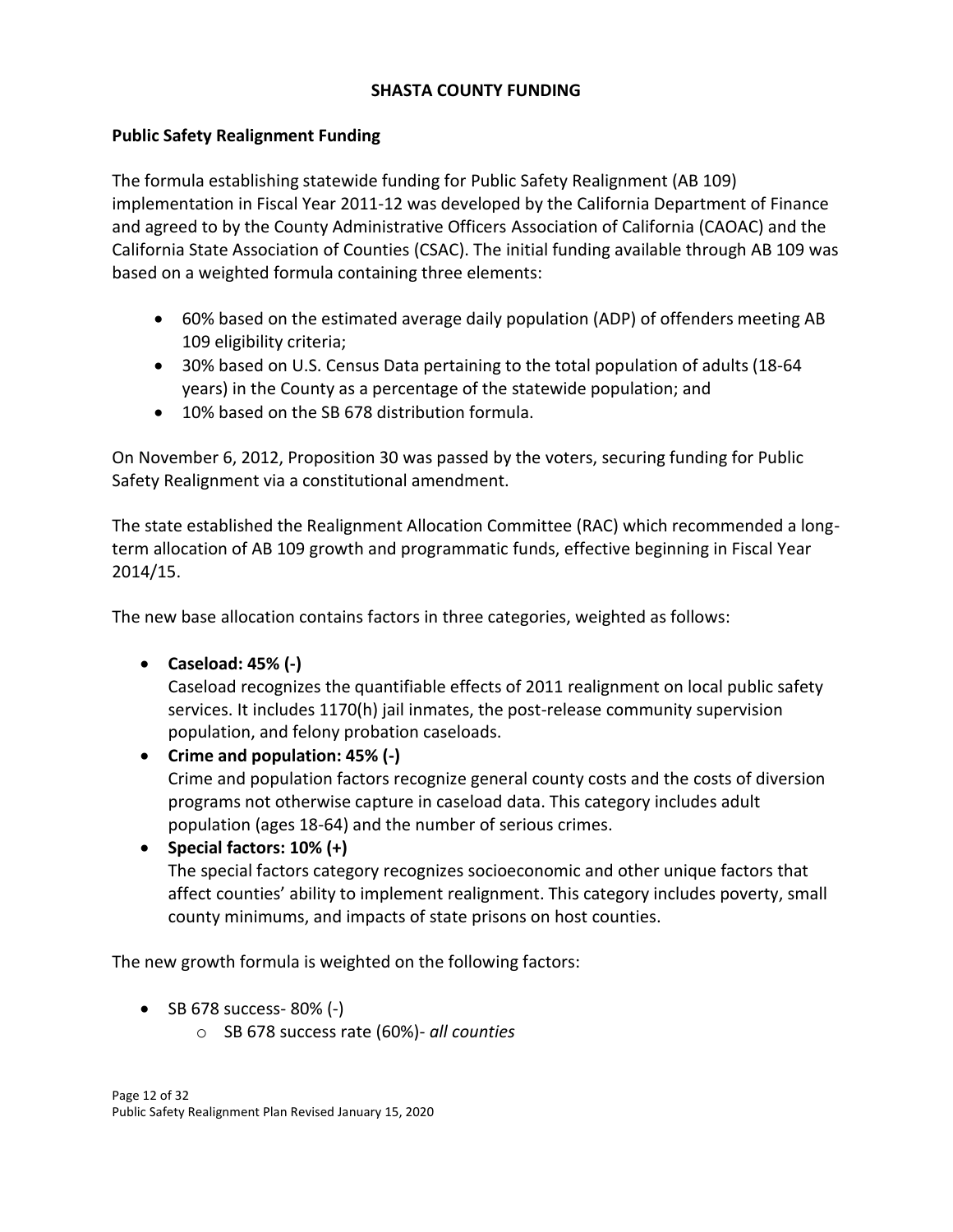- o SB 678 year-over-year improvement (20%)- *only those counties showing improvement*
- Incarceration rates- 20% (+)
	- o County's reduction year-over year in second strike admissions (fixed dollar amount per number reduced)
	- o County's reduction year-over-year in overall new prison admissions (10%)
	- o County's success measured by per-capita rate of prison admissions (10%)

Public Safety Realignment funding is designed to cover significant aspects of shifting the offender population from state prison to county supervision including:

- Incarceration of low-level offenders in county jails rather than State prisons;
- Management of parolees in revocation status that are incarcerated in the jail;
- Supervision responsibilities for state prison inmates released to post-release community supervision and those placed on mandatory supervision;
- Sanctions for those on post-release community supervision prior to revocation;
- Exploring alternatives to revocation for mandatory supervision; and
- Providing programmatic and detention options to meet the identified rehabilitative needs of the offender population.

The CCP Executive Committee recommends it retain the flexibility to allocate unspent funds during any fiscal year to any program and/or component of the Plan as approved by the Executive Committee and the Board of Supervisors through a budget amendment.

## **Additional Public Safety Realignment Funding- Direct Allocation**

The District Attorney and Public Defender will continue to receive funding to cover the costs of revocation hearings for those on post-release community supervision. Beginning July 1, 2013, parole revocations were also filed and heard in local courts. Additional resources have been allocated to the District Attorney and the Public Defender from the Public Safety Realignment Fund and may be needed in future years.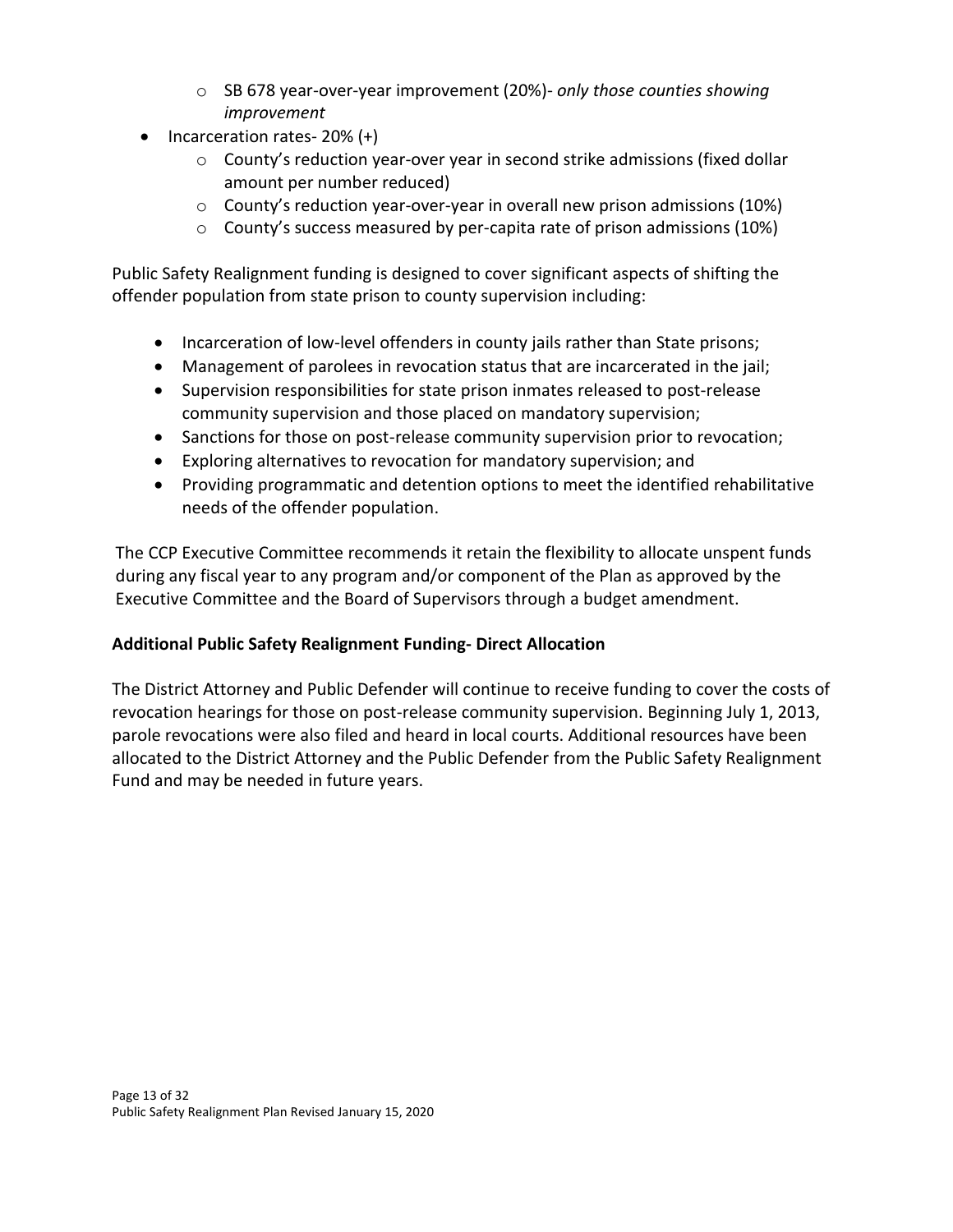## **LOCAL PLANNING AND OVERSIGHT**

There has been a statewide effort to expand the use of evidence-based practices in sentencing and probation to reduce the State prison population. The California Community Correction Incentive Act of 2009 (SB 678) established a Community Corrections Partnership (CCP) in each county that is charged with advising on the implementation of SB 678 funded initiatives. AB 109 (2011) extended the authority of the CCP to include the development of a Public Safety Realignment Implementation Plan and established a CCP Executive Committee to create and oversee a Board of Supervisors' approved local Public Safety Realignment Plan.

## **Community Corrections Partnership**

By law, the Executive Committee of the CCP is responsible for developing the Plan for implementation of AB 109, overseeing the Realignment process and implementing the local plan. The CCP Executive Committee recommends the Plan to the Board of Supervisors and is responsible for advising the Board of Supervisors regarding funding, implementation and outcomes of the Plan.

The CCP Executive Committee meets regularly and recognizes the need for county, city and community partners to work together to effectively provide services for this population. The Committee will continue to meet regularly to coordinate services and address the needs of this population in our community. The committee is governed by the Brown Act and has established bylaws.

Voting members of the Executive Committee are:

- Shasta County Chief Probation Officer (Chair)
- Shasta County Sheriff-Coroner
- Shasta County District Attorney
- Shasta County Public Defender
- Shasta County Director of Health & Human Services Agency (designated by the Board of Supervisors as the representative of County Mental Health, Social Services and/or Alcohol and Drug services)
- Court Executive Officer, Superior Court of California, County of Shasta (designated by the Presiding Judge)
- Chief of Police, City of Redding

The CCP serves as an advisory group to the CCP Executive Committee and meets regularly to discuss the realignment plan, review funded programs and services, receive presentations, and discuss trends in the community related to public safety.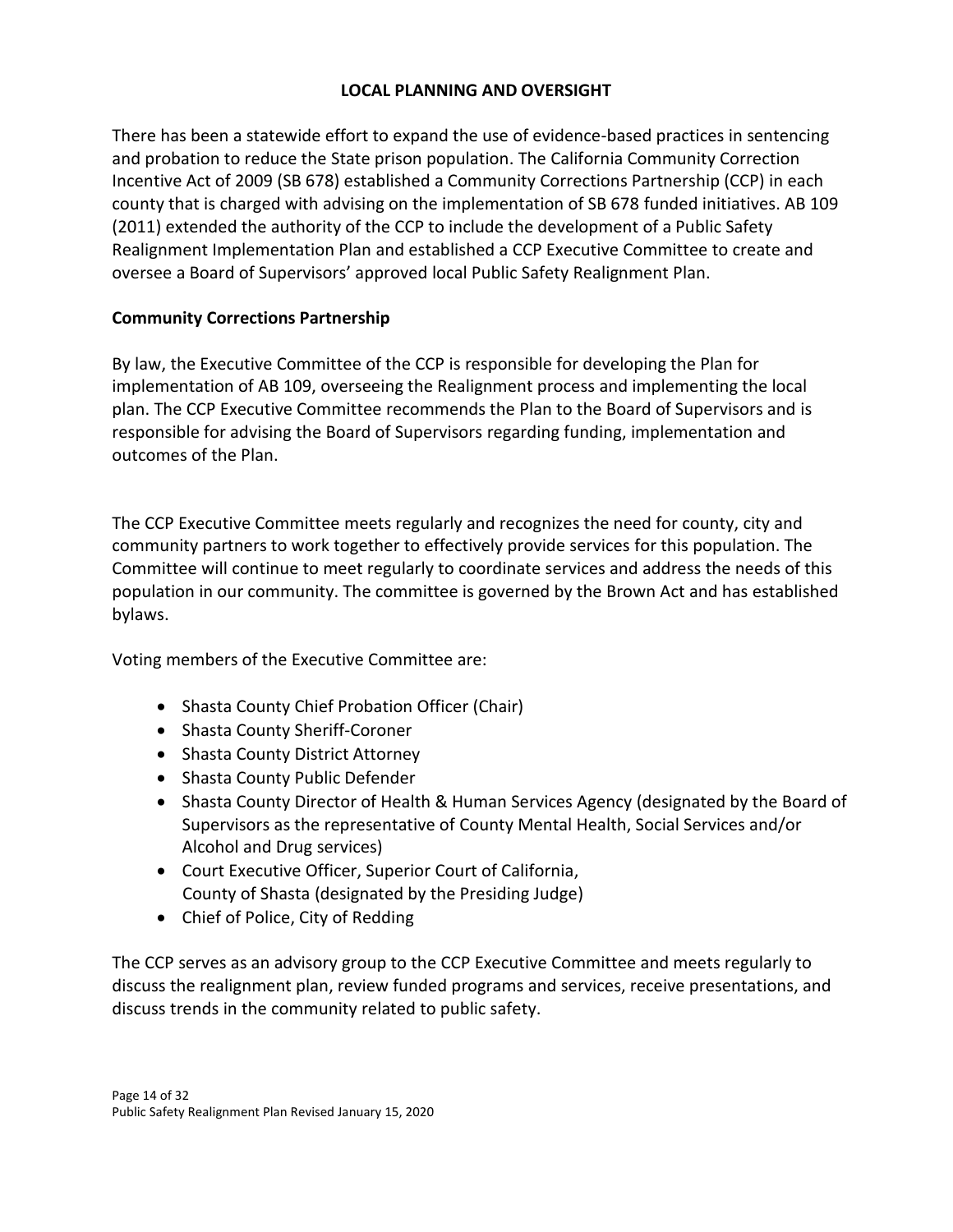The CCP membership is outlined in Penal Code Section 1230(b)(2)(A-M). The membership is comprised of the following membership:

- Shasta County Chief Probation Officer (Chair)
- Shasta County Sheriff-Coroner
- Shasta County District Attorney
- Shasta County Public Defender
- Court Executive Officer, Superior Court of California,
- A county supervisor or the chief administrative officer for the county or designee of the board of supervisors
- A chief of police
- The head of the county department of social services
- The head of the county department of mental health
- The head of the count department of employment
- The head of the county alcohol and substance abuse programs
- The head of the county office of education
- A representative from a community-based organization with experience win successfully providing rehabilitative services to persons who have been convicted of a criminal offense
- An individual who represents the interest of victims

## **Guiding Principles**

The CCP's intent is to provide a Plan that addresses the problem of criminal offending by using research and evidence-based practices. Successful approaches to supervising this population of offenders require an accurate assessment of the risk and needs of the individual offender and the development of a Plan to provide services and support that addresses the offender's risk and needs in order to prevent recidivism.

Current practice in the criminal justice field suggests that serving time in custody or community supervision alone is insufficient to reduce criminal activity for most offenders. Successful reduction of criminal behavior must include targeting the risk factors that contribute to criminal activity or "criminogenic needs." Criminogenic needs are attributes of offenders that are directly linked to criminal behavior. Effective correctional treatment should target criminogenic needs in the development of a comprehensive case plan. Current practice indicates that treatment not targeting criminogenic needs can be counter-productive to effectiveness. The major factors associated with criminal conduct include:

- Criminal thinking (thoughts and beliefs);
- Criminal associates (friends);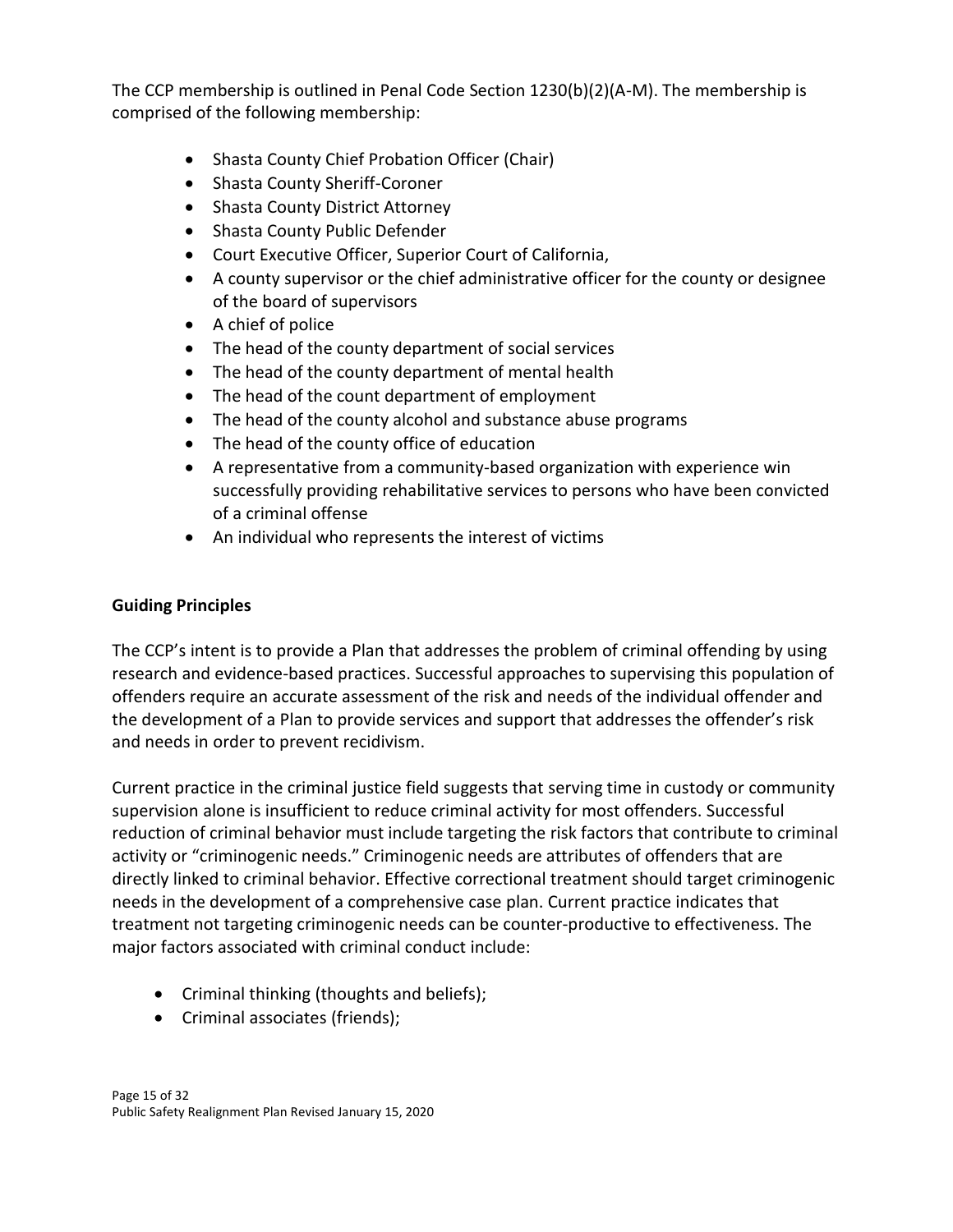- Antisocial personality (coping/self-control skills);
- Antisocial behavior;
- Lack of employment/financial stability;
- Lack of family or significant relationships;
- Leisure (free time);
- Inadequate educational attainment; and
- Substance abuse.

Guiding principles include:

- Enhancing community safety by promoting accountability while reducing offender recidivism and supporting victims and community members.
- Identifying offenders with the highest risk to reoffend using evidence-based risk assessment tools and providing intensive supervision within the community.
- Using research and evidence-based needs assessment tools to identify criminogenic needs and find, create or contract for targeted interventions to address those needs. Services include, but are not limited to, programs and services oriented to anti-social and pro-criminal attitudes and behaviors and other therapeutic interventions, employment supports, education, housing, physical and mental health care, and drug and alcohol treatment.
- Increasing offender accountability through effective use of intermediate sanctions, custody and custody alternatives.
- Focusing resources on providing alternatives to criminal behavior.
- Regularly measuring and assessing offender outcomes and modifying programs, services, supervision, and other elements of AB109 with the goal to reduce recidivism.

## **Data Collection**

Effectively administering the Public Safety Realignment Plan requires data collection and analysis. Penal Code Sections 1231 and 1232 list specific outcome-based measures required by each county. The CCP Executive Committee will regularly review data collected by each responsible department for its specific activities and report the results periodically to the Shasta County Board of Supervisors.

The following data and outcome measures are being collected and reported on periodically to the CCP Executive Committee, Advisory Committee and the Board of Supervisors:

## Community Supervision:

- Recidivism as defined by a subsequent criminal conviction while under supervision
- Recidivism as defined by subsequent arrests and bookings into the Shasta County Jail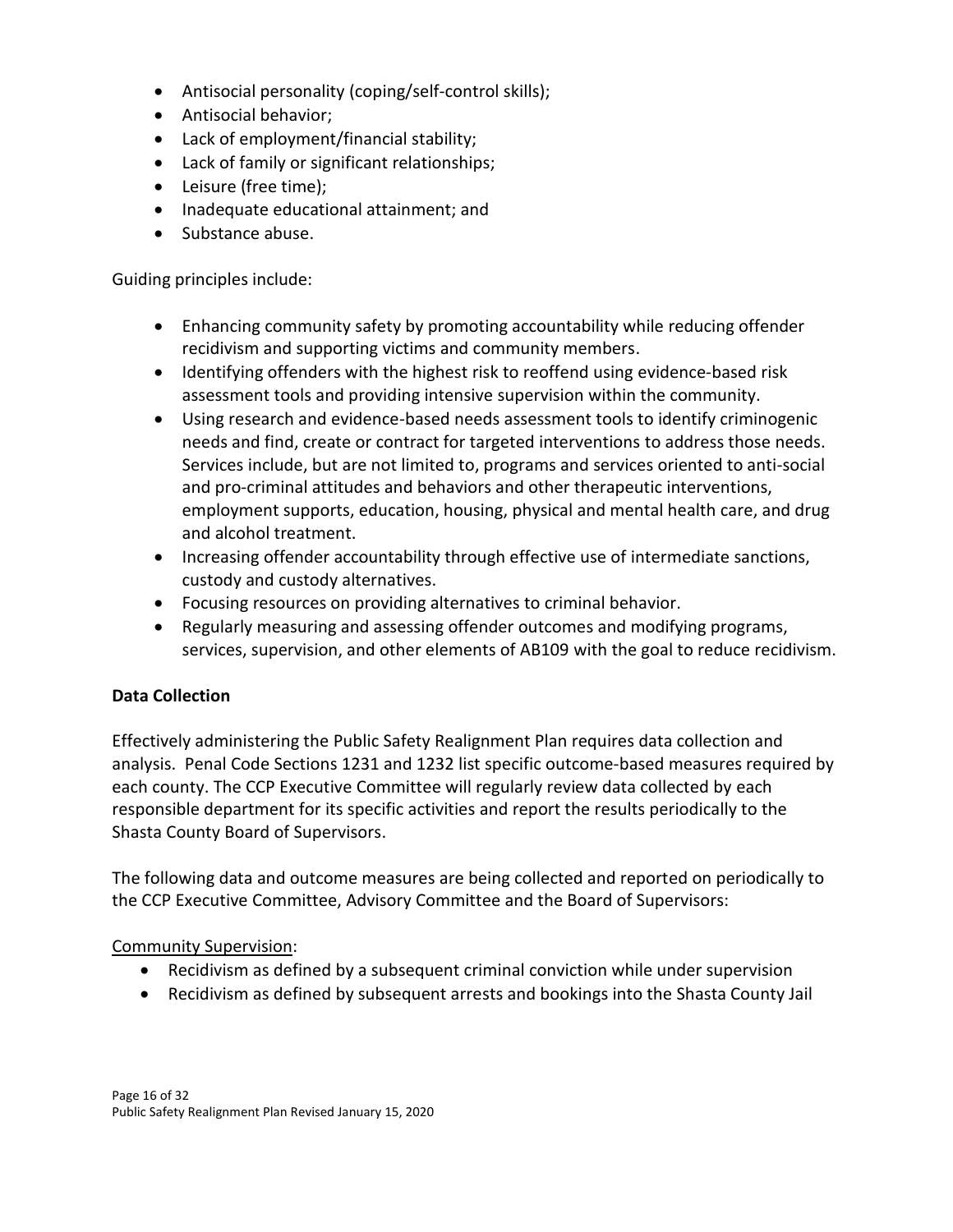- The number of PRCS, MS, and felony offenders under supervision and according to risk to reoffend level (low, moderate, high risk)
- The number of offenders under probation supervision that are sentenced to prison by risk level
- The number of offenders released on PRCS.
- The number of PRCS offenders on warrant status for not reporting to the probation officer after being released from state prison
- The number of local prison commitments receiving straight sentence time, split sentence time and straight supervision only time
- The number of revocation hearings initiated for technical violations and/or new crime violations
- The number of technical violations not resulting in revocations
- The number of offenders considered homeless
- The number of probation terminations after 6 months, 12 month or 18 months of supervision.
- The number of offenders completing supervision by termination type
- The number of sanctions imposed on offenders under probation supervision

## Compliance Team:

- The number of offenders contacted during compliance team activities
- The number and types of contacts
- The number of offender searches
- The number of arrests

## Court:

• All data collected pursuant to Penal Code Section 13155

## Shasta County Jail:

- The number of offenders sentenced to jail pursuant to Penal Code Section PC 1170(h)
- The number of offenders sentenced to jail for parole revocations
- The number of offenders sentenced to jail for PRCS or MS revocations
- The number of offenders sentenced to jail for flash incarcerations
- The number of offenders sent to contract beds and lengths of stay
- The number of offenders released to alternative custody options (HEC and Work Release)
- The number of jail bookings as a result of parole violations vs. PRCS violations
- The number of failure-to-appear (FTA) warrants reported by Court
- The number of jail bookings as a result of new local charges for offenders who are on PRCS vs. parole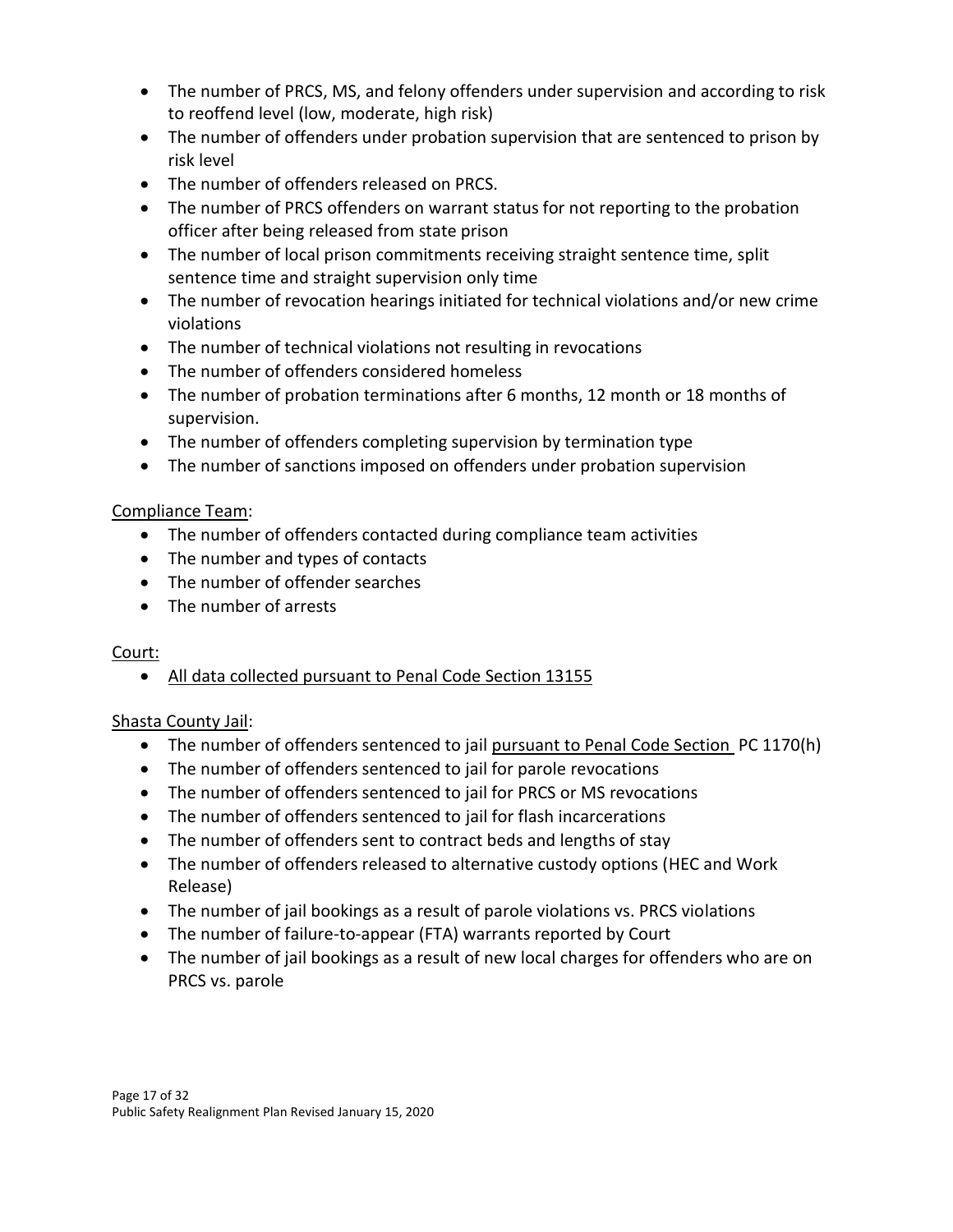Work Release:

- The number of offenders participating in work release
- The number of offenders who violate work release
- The number of offenders successfully completing work release

Home Electronic Confinement (HEC)/ Global Positioning System (GPS):

• The number of offenders placed on HEC/GPS per department

Supervised Own Recognizance (SOR):

- Number of offenders participating in SOR
- Number of offenders who violate SOR (FTA)
- Number of offenders successfully completing SOR as defined by being a sentenced offender
- Number of offenders on GPS

## Community Corrections Center:

- The number and type of visits to the CCC
- The number of assessments completed by the Mental Health Clinician and/or Substance Abuse Counselor and the number of offenders referred to mental health and/or drug and alcohol treatment
- The number of offenders referred to the PATH Housing Program and the number of successfully housed longer than 6 months
- The number of offenders under probation supervision who attended the STOPP event each month
- The number of offenders under probation supervision who attended new offender orientation each month.

Day Reporting Center:

- Annual pre/post data on the Criminal Thinking Scales
- Percentages of participants enrolled in an educational program or employed by phase
- Felony recidivism on all participants
- Felony and misdemeanor recidivism on participants who have completed/graduated from the program
- Program costs
- Average cost and cost per day for offender

Intensive Treatment Programs and Services (within limits of current data systems):

- The number of referrals to programs
- The number of program completions
- The number of program failures
- Number of offenders who receive a new conviction post-completion/graduation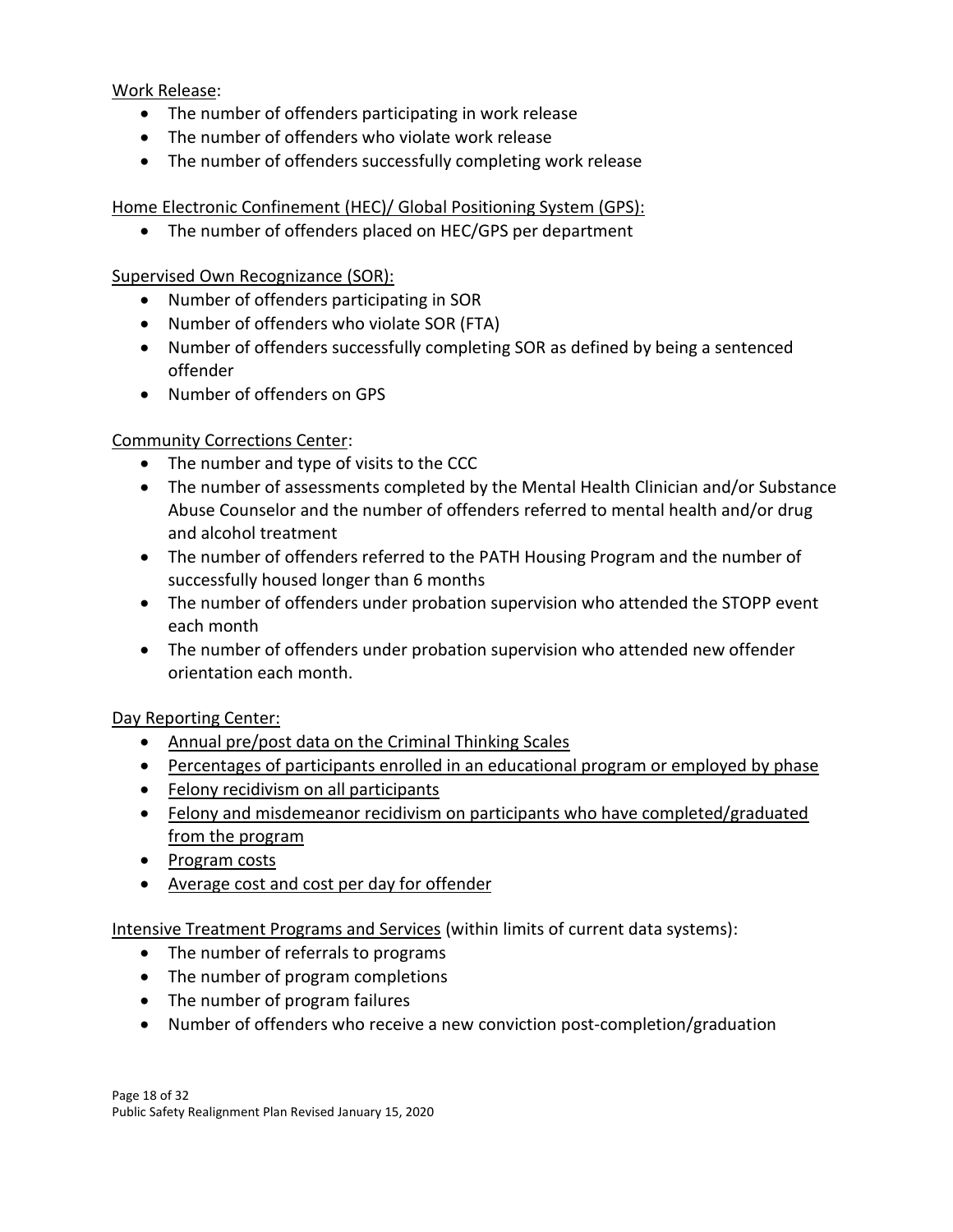Residential/Outpatient Treatment:

- The number of referrals made to residential treatment
- The number of offenders who complete/graduate the program
- The number of offenders who receive a new conviction post-completion/graduation
- Average stay per offender

## Sober Living:

- The number of offenders who successfully complete supervision
- The number of offenders who transition into their own residence or stable residence
- The number of offenders who receive a new conviction upon departure of sober living

## Collaborative Courts:

- The number of offenders who successfully complete/graduate the program
- The number of offenders terminated from the program
- The number of offenders who receive a new conviction post-completion/graduation

## The Phase Program:

- The number of referrals to program
- The number of program completions
- The number of program failures
- The number of offenders on GPS

## The Step-Up Program:

- The number of referrals enrolled in the to program
- The number of offenders who receive a vocational certificate and/or Associates Degree
- The completion rate per school year
- The average and cumulative GPA for the participants
- The program recidivate rate

## Shasta's Most Wanted:

- The number of offenders placed on the program
- The number of offenders arrested
- The number of offenders who surrender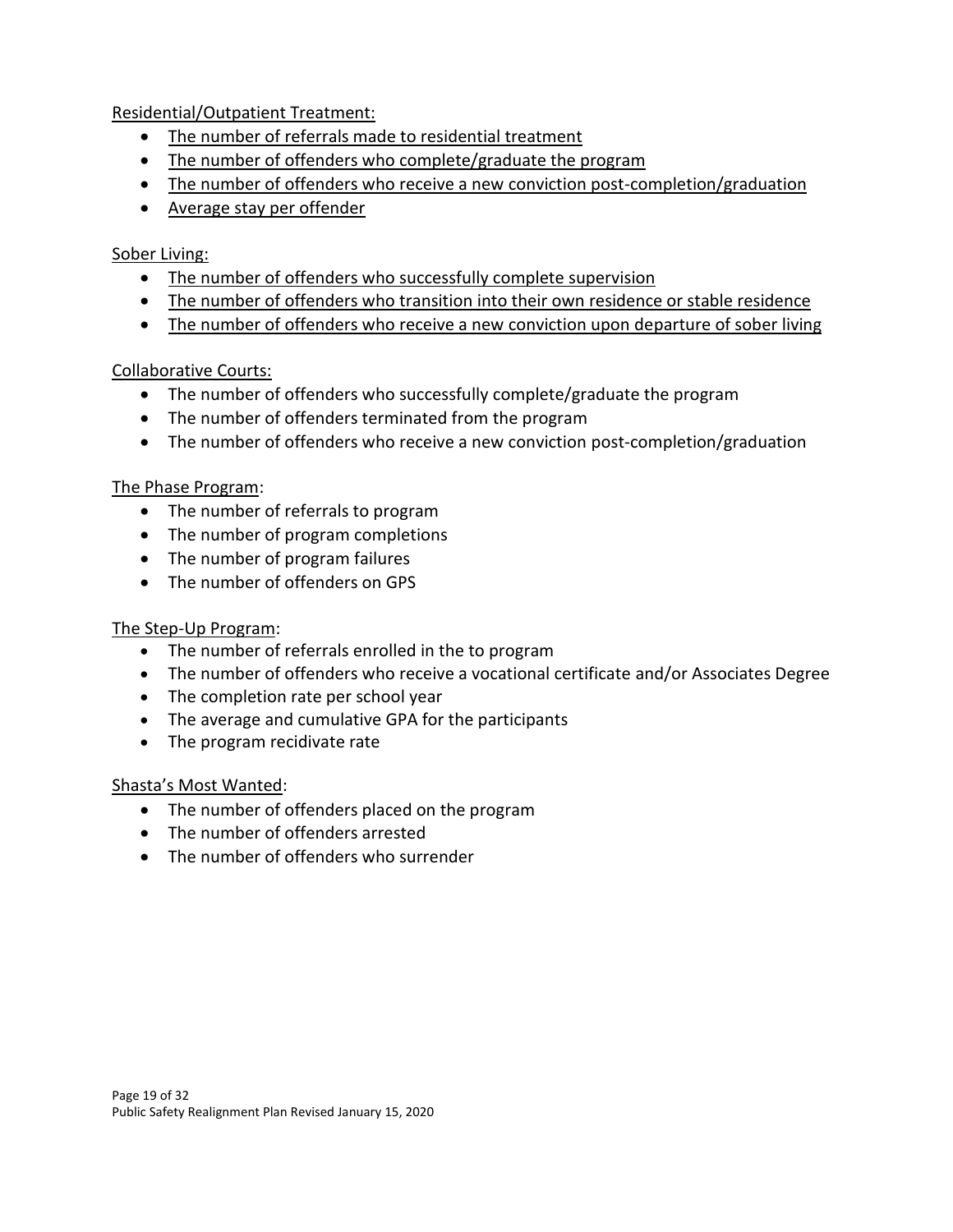#### **SYSTEM IMPACTS**

The release of offenders under AB 109 has had significant impacts on the community, public safety, and the criminal justice system as the system was already strained and overwhelmed prior to passage of AB 109. It is difficult to completely measure the impact of AB 109. Since realignment there have been a number of changes to include legislative and voter approved initiatives that have further impacted the criminal justice system. Ongoing analysis is necessary and will change over time.

One of the most significant concerns is offender accountability. The lack of adequate jail space to serve as a deterrent to criminal behavior has not been resolved. The jail has been challenged with capacity releases since 1993, and that situation was exacerbated by the closures of minimum security facilities in the late 1990s and the early 2000s due to county budgetary constraints. The closure of one floor of the jail in 2009 resulted in the loss of 128 beds. The third floor of the jail was reopened in July 2012 with Realignment funding. The positive effects were short lived and capacity releases remain a significant challenge. Additional contract jail bed space was secured in Fiscal Year 2012-13 and it too has provided only temporary relief.

The lack of jail capacity results in releases soon after citation/booking, which makes it difficult to maintain accountability for those offenders choosing to break the law. The Shasta County Superior Court continues to struggle with the numbers of defendants who fail to appear in court. Due to years of inadequate jail space and rehabilitative services, criminal offenders have come to understand that they will not stay in custody in the county jail to await their court appearances. Failures to appear in court following these capacity releases also suggest continued defiance of the criminal justice system. This results in a lack of accountability and an underutilization of the rehabilitative services and programs outlined in this Plan.

Similarly, law enforcement is frustrated by the quick release of offenders from county jail after citation/booking resulting in an increase in failure to appear in court. Again, offenders are aware of the issue of limited space at the jail and take advantage of the problem.

Effective rehabilitative services have been shown to reduce offender recidivism. A Day Reporting Center (DRC) combines many rehabilitative services into one location, and because it occupies many days and hours of the week for the offender, reduces the risk of repeat criminal behavior. The Community Corrections Center/Day Reporting Center opened April 8, 2013. The CCC/DRC primarily serves offenders identified as moderate to high risk to re-offend.

Additional services continue to be developed for this population that particularly target the offender's top three criminogenic needs, including cognitive behavioral interventions, housing, education/vocational training and employment, substance use, and mental health treatment. There are few providers available locally to meet these specific needs. Additional efforts will have to be made to continue developing resources to support these needs.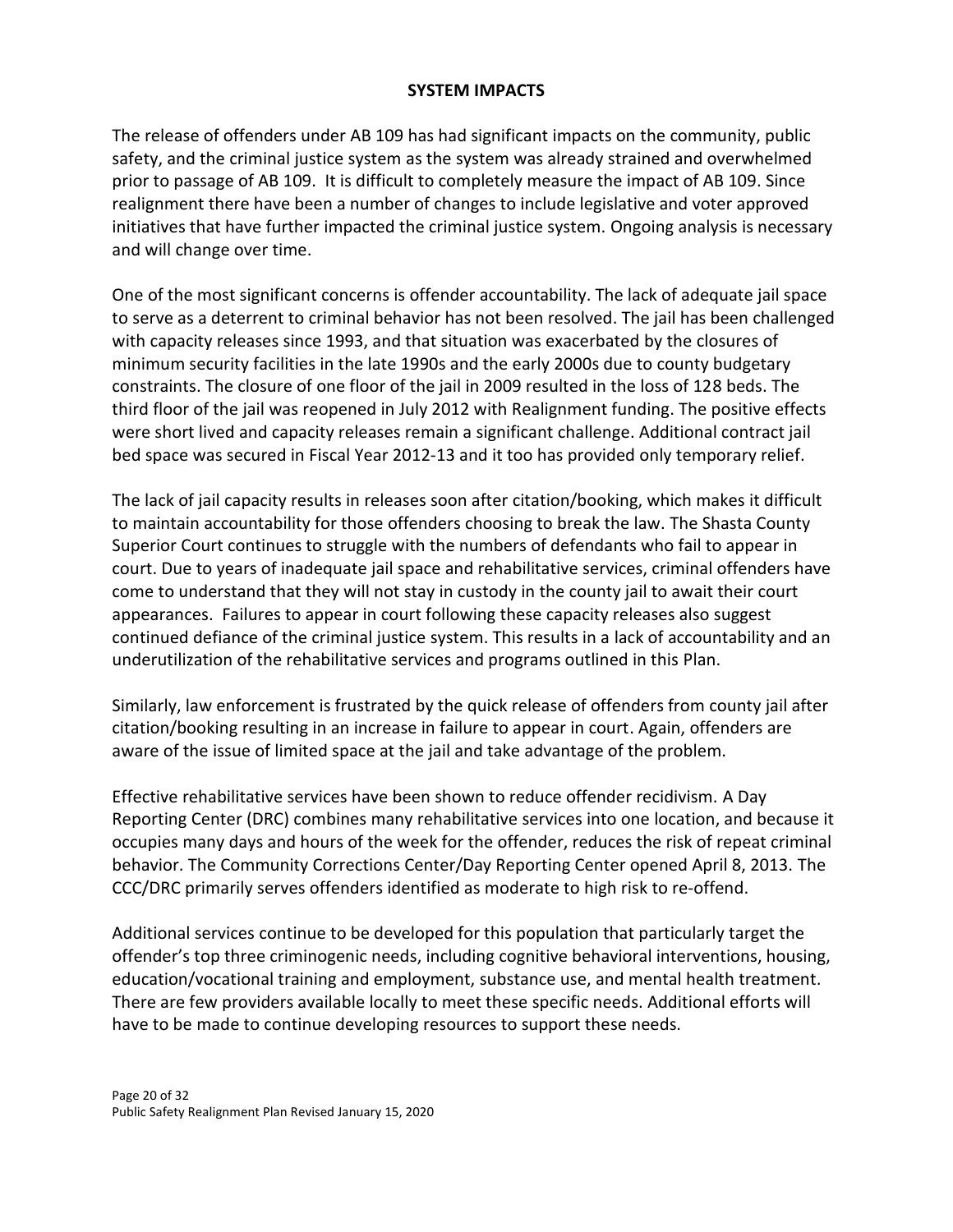## **IMPLEMENTATION STRATEGIES**

Research has shown that targeting interventions to address specific criminogenic needs reduces recidivism. Shasta County's Public Safety Realignment Plan is built upon a framework that includes an assessment of each offender's risk and targets the offenders identified as high risk to reoffend. Those offenders are further evaluated to determine their individual criminogenic needs and a case plan is created with the offender to promote both short-term and long-term goals.

The CCP Executive Committee plans to continue using the strategies outlined in previous plans and adds a fourth strategy to include crime prevention.

- **I. Supervision**
	- **A. Community Supervision:** Probation staff investigates, assesses and supervises offenders. Staff establishes conditions of community supervision in order to assist the offender to be successful in the community, thus minimizing the risk to reoffend.
		- 1. Probation staff uses the Static Risk and Needs Assessment (SRNA) to assess the CDCR pre-release packet for each offender before the offender is released to community supervision. Based on risk scores, offenders are assigned to the appropriate caseload. Caseloads with offenders who are designated as high-risk to reoffend are restricted to 75 offenders per Probation Officer. Offenders placed on high-risk supervision caseloads are assessed using the Offender Needs Assessment (ONA), an evidence-based assessment tool, and referred to services targeting their top criminogenic needs.

Together SRNA and the ONA utilized by the Probation staff are referred to as the probation assessments. The probation assessments accomplish four basic objectives:

- a. Determines an offender's level of risk for re‐offending as a way to target resources to those offenders with the highest risk.
- b. Identifies the offender's risk and protective factors so that the rehabilitative effort can be tailored to address the offender's unique assessment profile.
- c. Develops a case plan focused on reducing risk factors and increasing protective factors.
- d. Collects data that will assist Probation Officers in determining if risk factors decrease as a result of the targeted interventions. This data also indicates whether protective factors for the offender increased as a result of targeted interventions.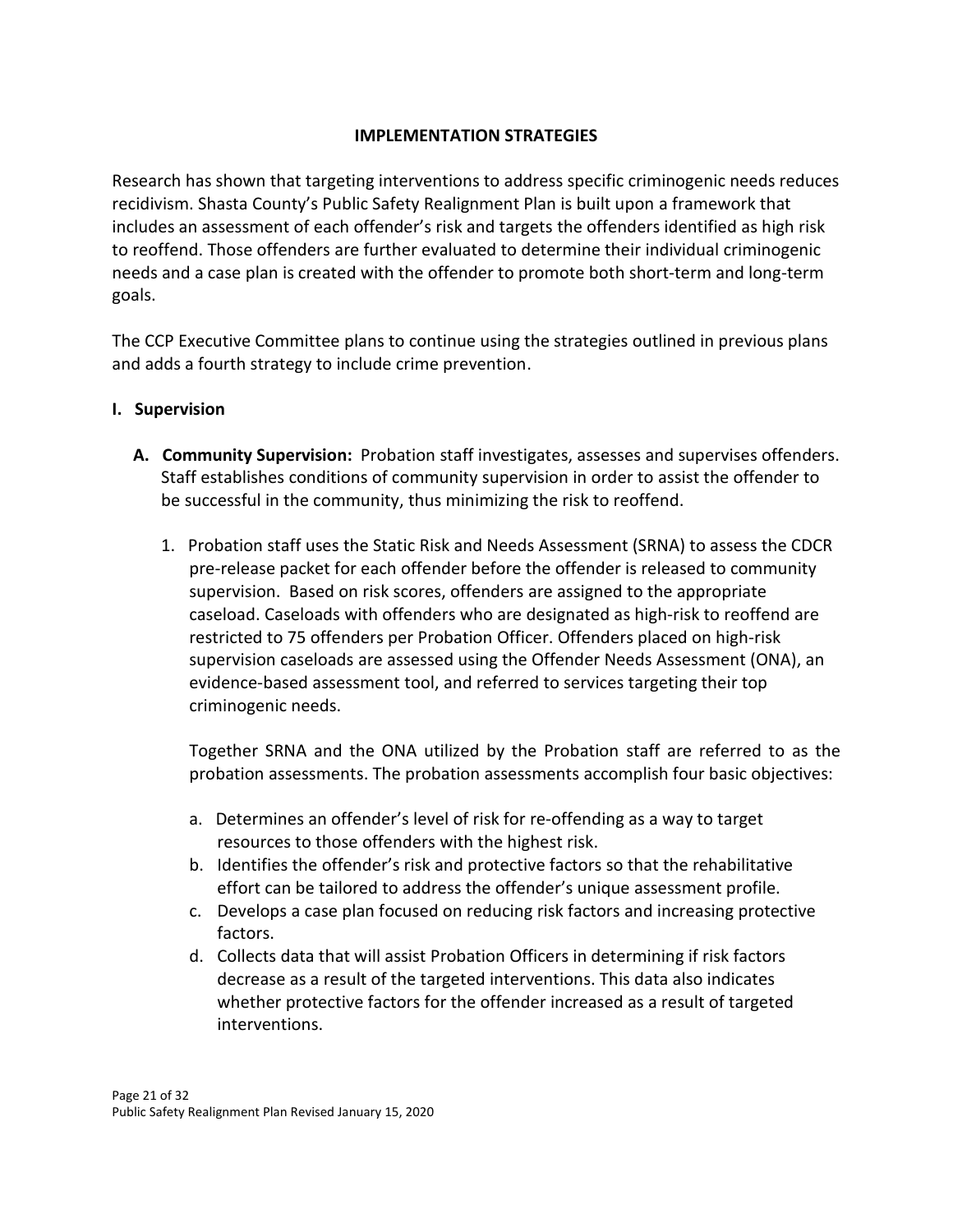- 2. A comprehensive Plan includes a variety of treatment options and graduated sanctions, including incarceration. This list of treatment referrals and sanctions may be used in lieu of or in addition to revocation of the offender's term of community supervision:
	- a. Increased office visits
	- b. Increased drug testing
	- c. Further assessment of individual needs
	- d. Treatment/programming options aimed at anti-social, pro-criminal activities
	- e. Drug and alcohol treatment
	- f. Job search/training
	- g. Adult Work Program (community service)
	- h. Outpatient counseling programs
	- i. Educational training/programming
	- j. Parenting classes
	- k. Cognitive behavioral therapeutic interventions
	- l. Increased field/home visits
	- m. Intensive office and field supervision
	- n. Flash incarceration (not to exceed ten days)
	- o. Long-term treatment/counseling
	- p. Sober living arrangement
	- q. Residential treatment
	- r. Collaborative Courts
	- s. House arrest
	- t. Work Release Program
	- u. Home Electronic Confinement
	- v. Revocation/custody (not to exceed 180 days)
- 3. Incentives are used by Probation staff and/or the Compliance Team for offenders on community supervision. These incentives can be as simple as earning a "fast pass," which allows the offender to be the first-person drug tested or to check in with Probation staff. Those offenders who continue to be compliant with their terms of community supervision will be released from community supervision according to established regulations.

The Probation Department has the ability to release PRCS offenders who are not in revocation status after six months of compliant behavior. Prior to release from community supervision the PRCS offender is reassessed and the results of the assessment are compared with prior assessment information to determine if the offender is in need of continued supervision or if termination of community supervision is appropriate.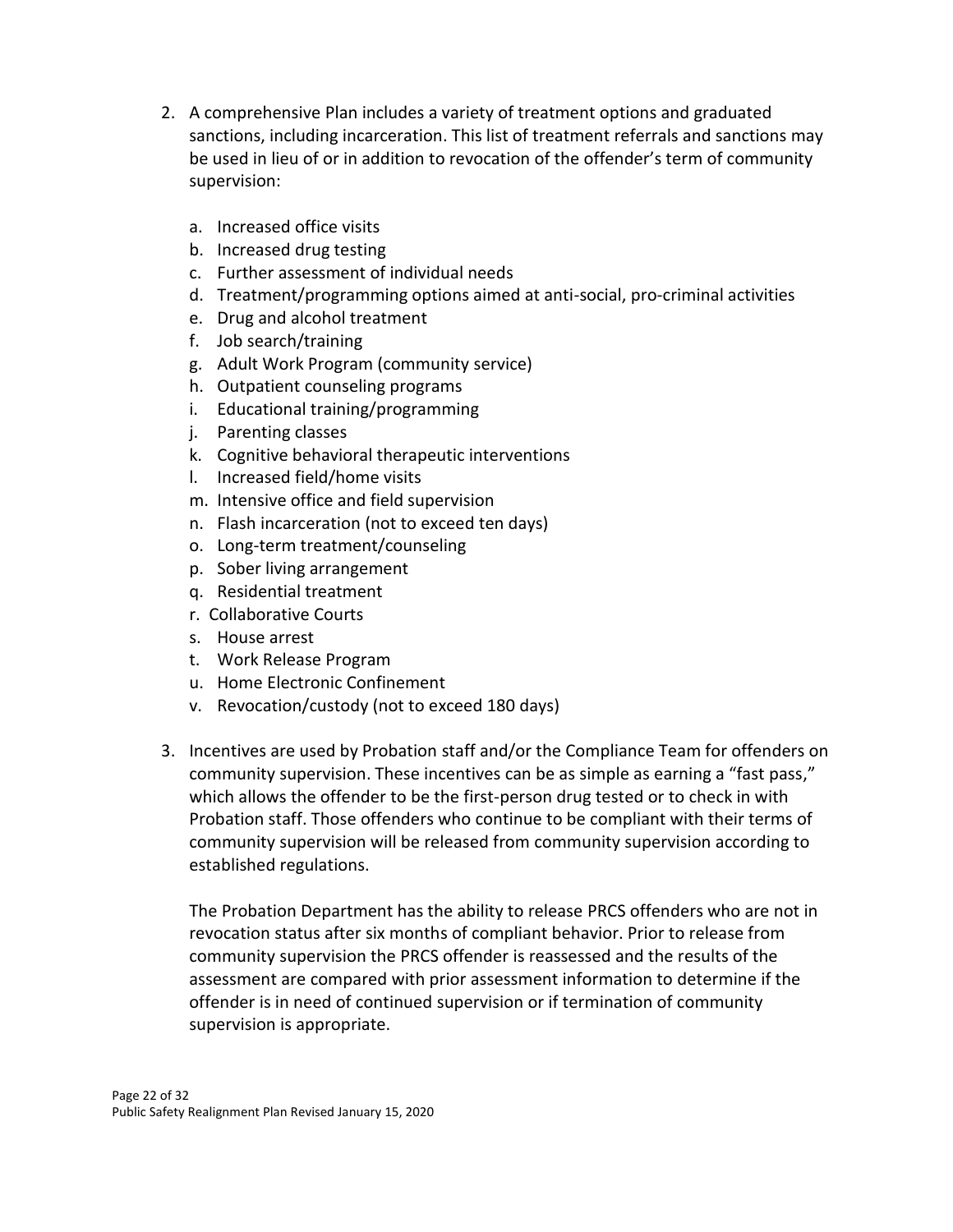Those PRCS offenders who are not in revocation status after one year of compliant behavior must be released from supervision. Non-compliant offenders receive sanctions designed to promote compliance, with revocation of community supervision reserved for the most non-compliant offenders. The level of sanction imposed is a direct result of the violation that occurred. Probation staff is responsible for initiating the revocation process and writing revocation reports. Cases are reviewed on an individual basis to determine the best course of action for each offender.

All sanctions and revocations are tracked by Probation staff. Changes in supervision or programming will be made as needed based on the outcome measures.

- 4. **Successful Transition of Probation Parole (STOPP):** STOPP is a monthly event, conducted by the probation department in conjunction with the California Department of Corrections, Parole Division, to provide access to treatment and services for those offenders being placed on formal probation, post release community supervision (PRCS), mandatory supervision (MS), and parole. Offenders being released from custody and under the supervision of either agency are required to attend this mandatory monthly meeting within 30 days of release to expose offenders to necessary treatment and services in one-location as quickly as possible. During the STOPP meeting, offenders are required to meet with a minimum of five services providers and sign up for a minimum of one treatment program or service. The community support for STOPP has been significant and this event allows offenders quick access to local treatment and services.
- 5. **Specialized Caseloads:** The Probation Department has a number of specialized caseloads to include domestic violence and sex offenders. In Fiscal Year 2016/17, the department added a high-risk transition officer (HRT) and a "striker" caseload. The purpose of the HRT is to work closely with high risk offenders within the first 30 days of supervision to assist with the successful re-entry into the community. This officer creates treatment plans with offenders and assist in the successful transition to a supervision caseload. The "striker" caseload is comprised of offenders with two designated "strike" offenses on their record. The intent of this caseload it to provide close supervision within the community coupled with the appropriate treatment and services to reduce recidivism and further lengthy prison commitments.
- 6. **Evidence-Based Training:** Providing effective and evidence-based supervision is a priority. On an annual basis probation staff are trained in motivational interviewing. In Fiscal Year 2018/19, probation staff were trained in the Effective Practices in Community Supervisions (EPICS) model. The purpose of the EPCIS model is to teach probation officers how to apply principles of effective intervention and core correctional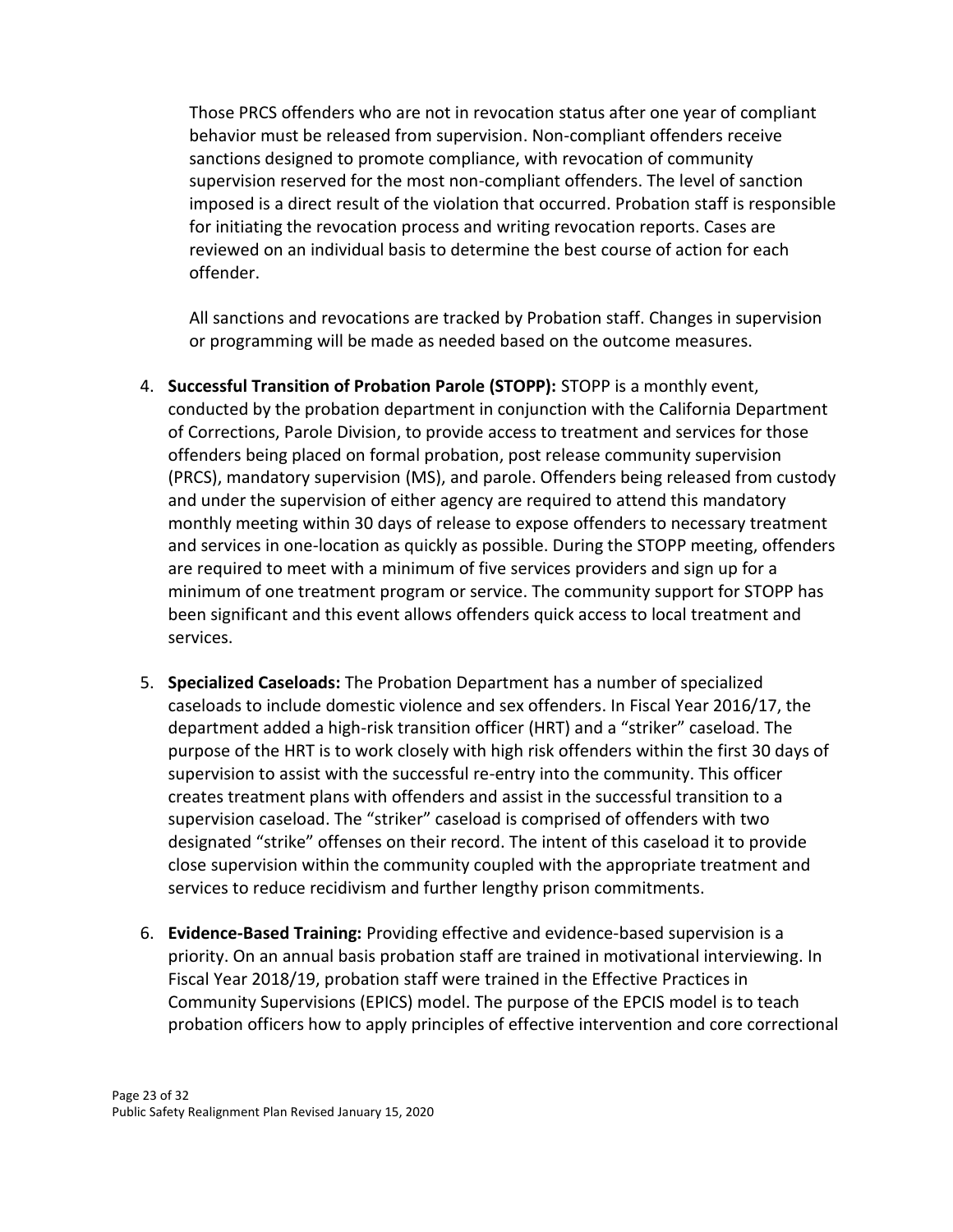practices specifically to community supervision practices. Probation officers increase dosage to higher risk offenders, stay focused on criminogenic needs, use social learning, and cognitive behavioral approach to their interactions.

**B. Compliance Team**: The purpose of the Compliance Team is to maintain consistent and regular personal contact with those who are on adult supervision: PRCS; MS; and felony probation, including offenders serving time in Alternative Custody Programs. The goal is to reinforce accountability by focusing on those who disregard their supervision requirements and to reward good behavior for those who are in compliance.

The Compliance Team includes personnel from the Shasta County Sheriff's Office, the Redding Police Department and the Probation Department. The Compliance Team attempts to locate and contact participants who are out of compliance with the conditions of their community supervision or designated programs. The Compliance Team determines what course of action needs to be taken to bring the participants back into compliance. The need for this team will continue to grow as the population of offenders increases. The Compliance Team addresses noncompliant behavior and takes a proactive role in supervising offenders in the community to reduce the number of violations and sanctions administered by the Compliance Team.

The Compliance Team helps achieve the goal of community safety through highly visible enforcement operations and enhances the supervision program. The team also enhances the success of alternative custody programs which is a vital part of the success of the plan.

**C. Shasta's Most Wanted**: This program was developed and implemented in 2013. The program is a collaborative law enforcement response to the increasing court failure-toappear rates. Offenders are identified on a weekly basis if they have failed to appear in court for sentencing after being convicted of a crime. Each week offenders are identified and their picture, name, and description are released to media sources.

## **II. Custody & Custody Alternatives**

The CCP Executive Committee continues to discuss the many approaches to maximizing jail space including increasing the number of available beds at the jail, providing and expanding work release, increased use of home electronic confinement/GPS and the implementation of a SOR Program to provide more accountability and supervision prior to sentencing.

**A. Jail/Contract Beds**: Opening the vacant floor of the jail in July 2012provided up to 128 additional jail beds for offenders who do not qualify for early release to community supervision or alternatives to custody, or need a "flash incarceration" sanction. The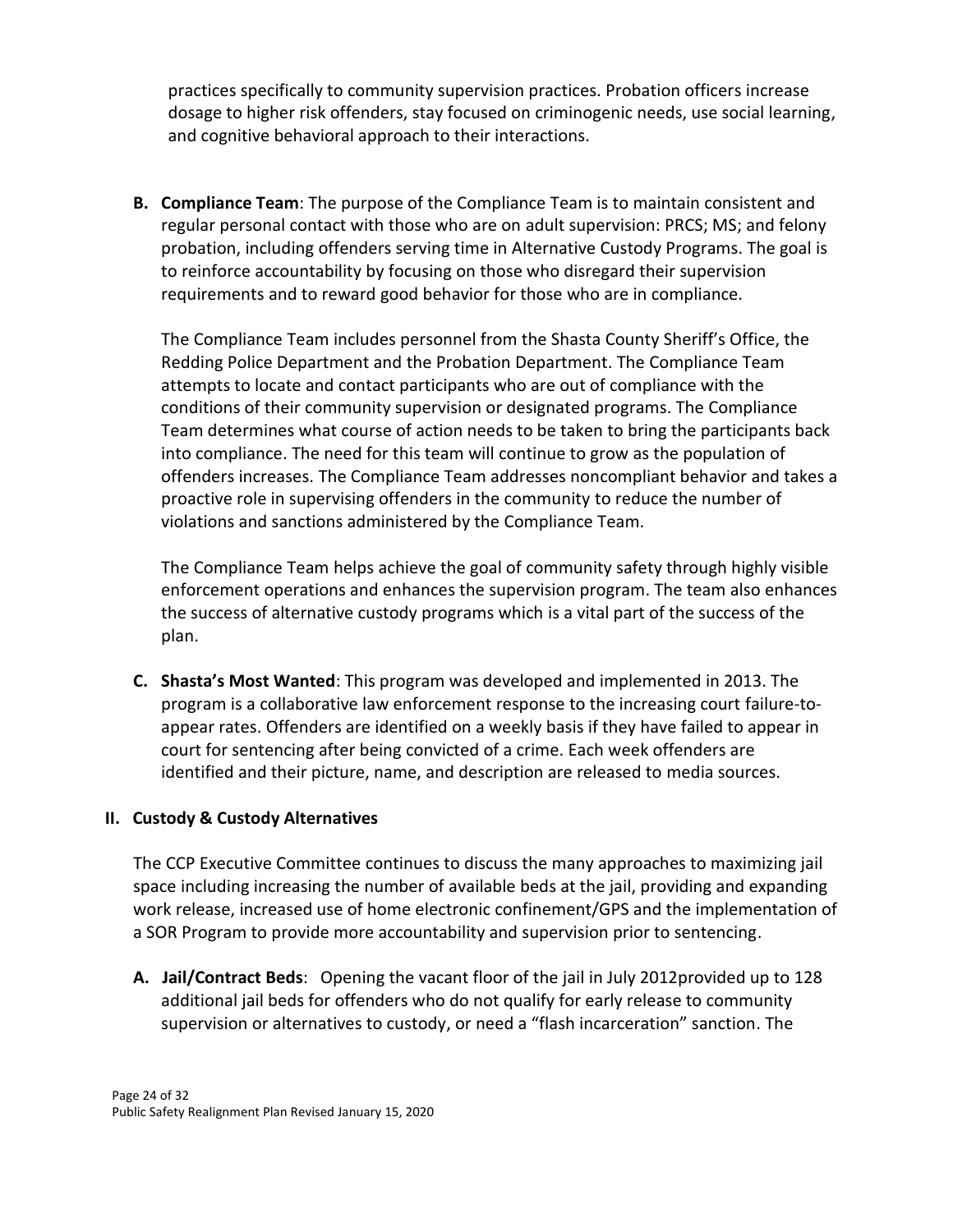number of additional beds may never meet the anticipated impact of this new inmate population. Currently the county jail has 484 inmate beds. Shasta County has existing contracts with other counties for additional jail bed space. Fire camp beds are another option currently being utilized.

- **B. Work Release:** The Sheriff's Office currently has an active Work Release Program that is effective at placing eligible offenders into the community for various work functions. This program accommodates up to 500 offenders.
- **C. Home Electronic Confinement (HEC)/GPS:** This program is designed to provide an alternative to jail incarceration, post sentence, and to allow offenders to maintain employment and obtain services. The HEC Program adds accountability and enhances the efforts of probation supervision and the Compliance Team.
- **D. Supervised Own Recognizance (SOR)**: This program was added in 2013 and is designed to provide additional accountability and supervision to offenders prior to sentencing. The SOR Program provides supervision authority to the Probation Department when ordered by the court.
- **E. Phase Program**: The program started in May 2013 and was created in an effort to maximize bed space at the jail. The Phase Program was created for inmates with twelve months or more remaining in custody who are assessed as moderate or high risk to reoffend using the Static Risk Assessment utilized by the Probation Department and whose Offender Needs Assessment reveals criminogenic needs that are supported by attendance at the DRC. Offenders are assessed and, if eligible, are released from the jail, placed on GPS monitoring and directed to attend the DRC. Implementation of this program created additional bed space at the jail and allowed offenders earlier access to treatment.
- **F. STEP-UP Program**: The program started in May 2013. Three of the major factors associated with criminal conduct are: lack of employment and/or financial stability; and inadequate education. In order to attain financial stability and employment, offenders must obtain adequate education. In order to assist offenders with obtaining adequate education, the Probation Department and the Sheriff's Office, in conjunction with Shasta College, developed and implemented the Shasta Technical Education Program – Unified Partnership (STEP-UP) Program. This program involves choosing offenders in custody at the jail or in the community who fit the high to moderate risk to reoffend criteria, as well as having education, financial stability and employment as top criminogenic needs. Those offenders will be given the opportunity to participate in the STEP-UP Program by enrolling at Shasta College in the one-year certificate programs or an Associate's Degree.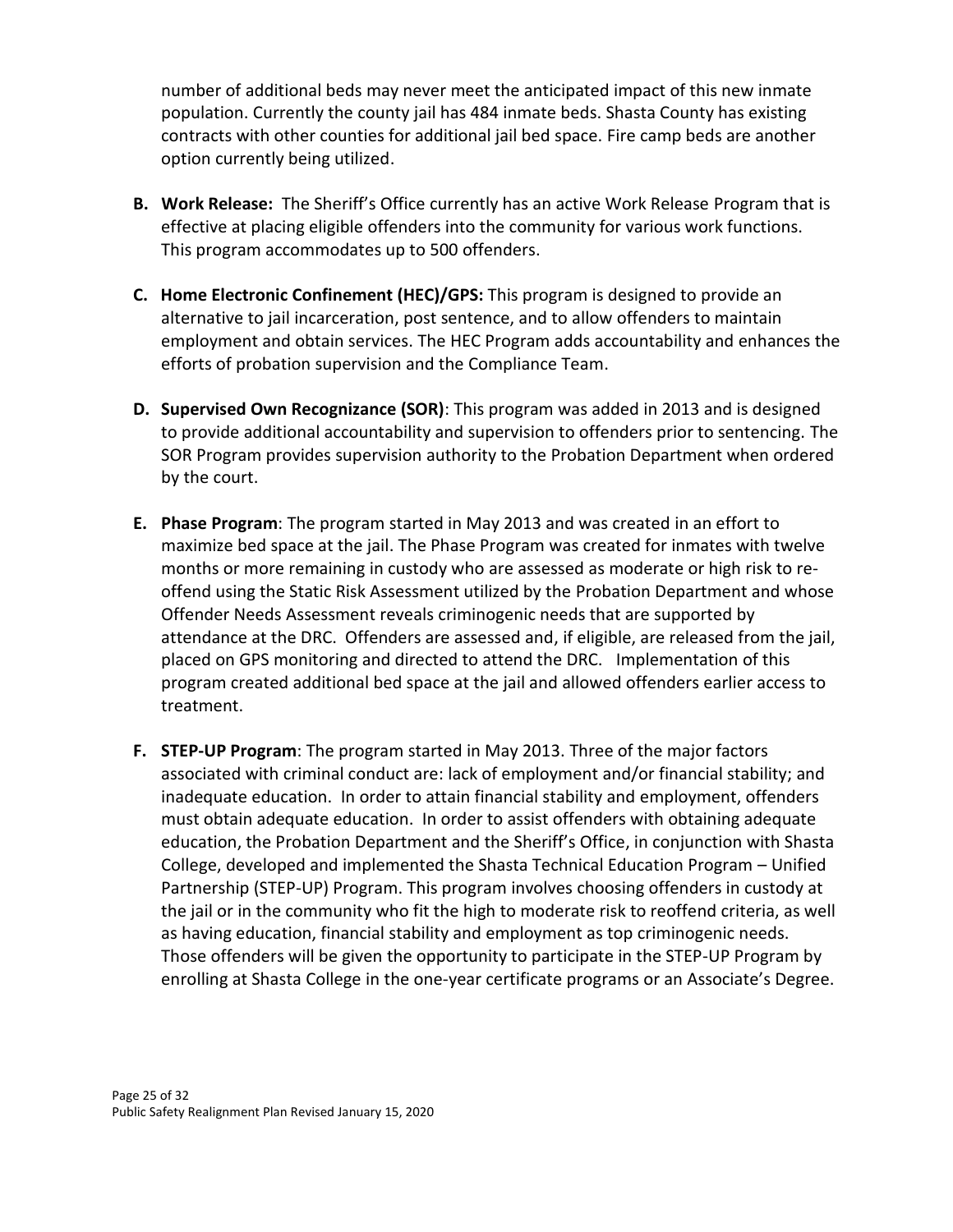#### **III. Assessments, Programs and Services**

One of the legislative intents of AB 109 is to maximize the role of evidence-based intervention strategies to effectively reduce criminal recidivism. Correctly assessing the needs of offenders and then providing appropriate services are key to addressing public safety and recidivism in Shasta County. Criminal justice research and public safety experience suggests that case plans that effectively address criminogenic needs of the population are crucial components to reducing recidivism. Developing contracts for identified services is ongoing.

**A. Community Corrections Center (CCC):** The CCC provides assessment, community services, intensive programming, and supervision to offenders in a coordinated fashion to promote successful offender reentry into the community. The CCC also provides a site for services such as mental health assessment, drug and alcohol assessment, cognitivebehavioral therapy (individual and group), eligibility, housing assistance, and referral to other community resources or service providers.

In addition to Probation Employees, a Mental Health Clinician, Substance Abuse Counselor, and Housing Coordinators are assigned to the CCC in order to assess the population and meet some of the basic housing, financial, health, and other needs of this offender population. Some of the costs for services will be absorbed by existing programs in Shasta County as offender eligibility and funding streams allow. Funding from this Plan is used to augment those funds and to develop contracts with local community agencies that can assist in meeting the service needs of this offender population.

Offenders returning from State prison are eligible for General Assistance under certain circumstances. General Assistance applications are made consistent with the eligibility standards.

- **B. Day Reporting Center (DRC):** The DRC provides cognitive-behavioral interventions using an evidence-based approach to address each offender's top criminogenic needs in order to create lasting change in offender behavior, thereby reducing recidivism. The DRC is open seven days a week. Offenders progress through three phases and aftercare in order to complete the program.
- **C. Intensive Treatment Programs & Services:** Many services are needed to meet the criminogenic needs and risks of this population. The CCP will continue to identify resources to meet those needs. Therefore, decision making flexibility, initial sole source contractual arrangements with both existing local and/or other providers, and claims/vendor payment options are necessary to enhance the CCP's ability to provide services and implement programs quickly. This flexibility is imperative to provide for this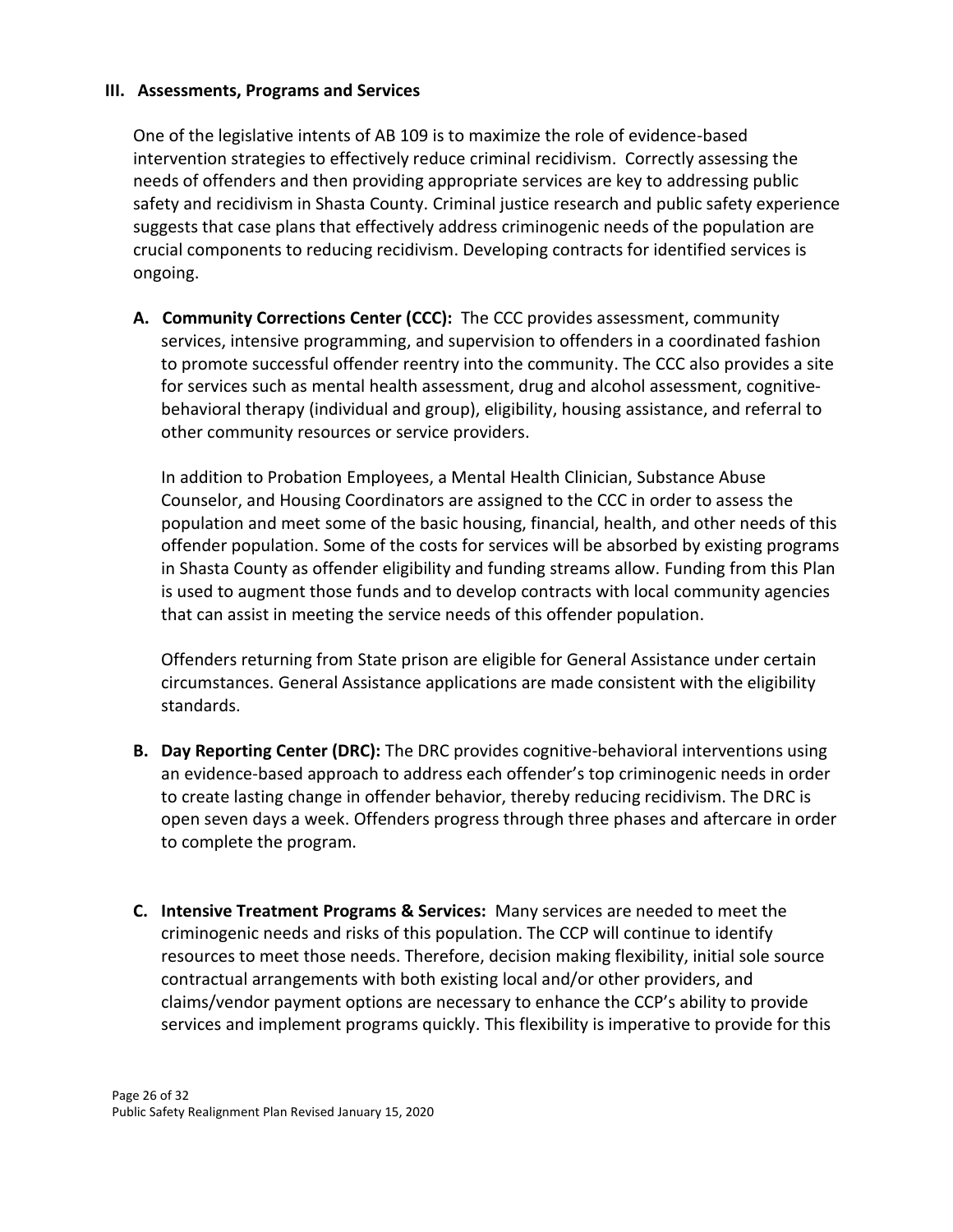population's needs and optimally protect the citizens of Shasta County. Services so far identified as needed include:

- 1. Alcohol & Drug Treatment Including but not limited to:
	- a. Residential
	- b. Outpatient
	- c. Medication Assisted Treatment (does not include methadone)
	- d. Sober Living
	- e. Addicted Offender Program
- 2. Domestic Violence Treatment
- 3. Housing
	- a. Transitional
	- b. Supportive
- 4. Anger Management/Aggression Therapy
- 5. Sex Offender Assessment and Treatment
- 6. Vocational or Other Educational and GED Preparation
- 7. Therapeutic/Behavioral Interventions Including but not limited to:
	- a. Trauma Focused Therapy
	- b. Family/Group/Individual Therapy
	- c. Thinking-4-A-Change
	- d. Moral Reconation Therapy
	- e. Cognitive Behavioral Treatment
	- f. Parenting Services
	- g. Women's Reintegration Services
	- h. Mentoring
	- i. Aggression Replacement Therapy
	- j. The Change Company Journaling Program
- 8. Other potential service needs are expected and may include:
	- a. Transportation
	- b. Payee Services (Receiver/Conservatorship)
	- c. Psychiatric Care
	- d. Immediate Medical Care
	- e. Health Professional to assess and prescribe medications
	- f. Employment Services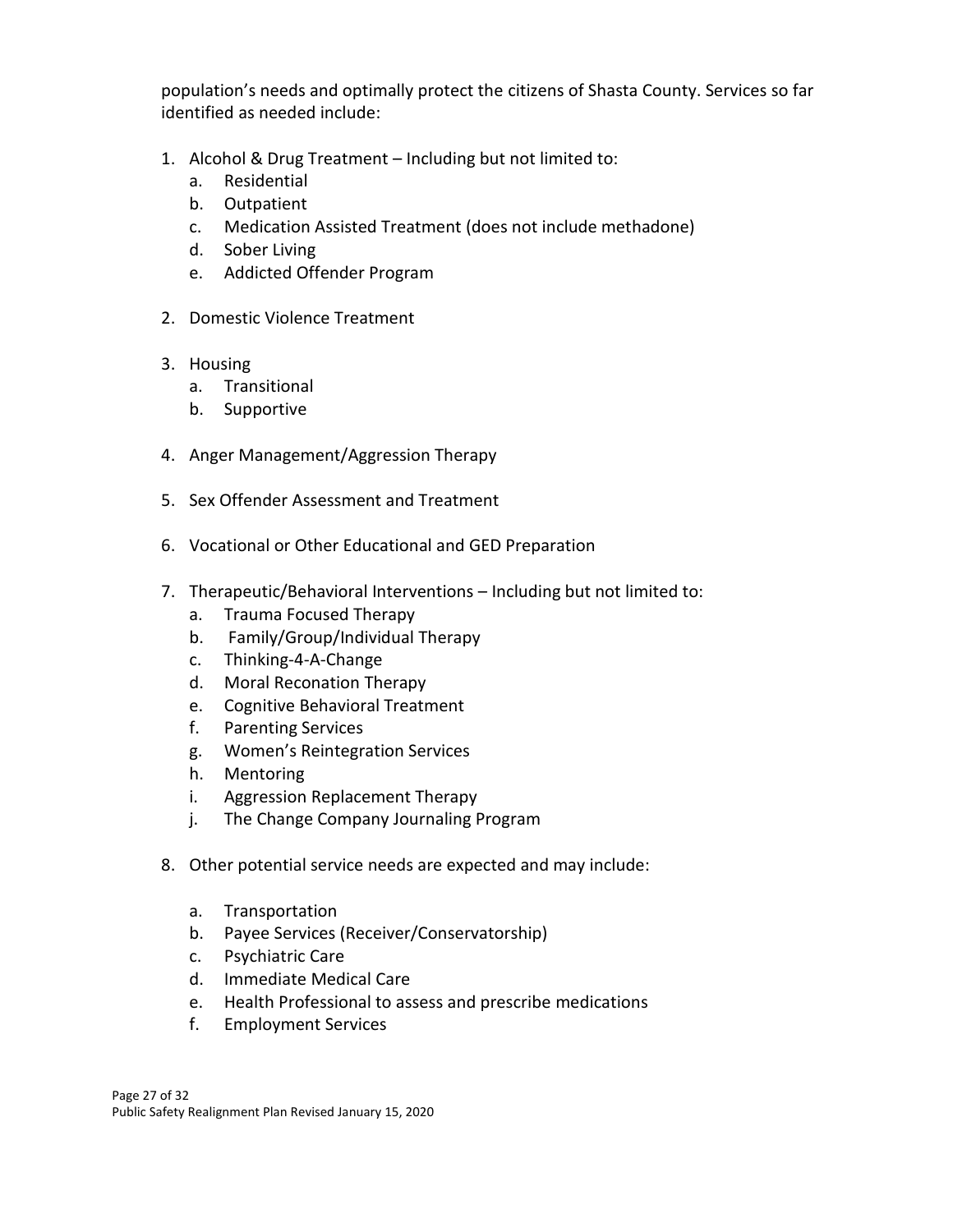- g. GED Prep and Testing
- h. MRT and AOD Treatment within the jail
- i. Educational books and vocational supplies
- **D. Collaborative Courts:** Two Shasta County Collaborative Courts were implemented in January 2014. In 2017 the REC ended. The BHC continues and has expanded the program capacity from 15 to 20 in 2019. Behavioral Health Court (BHC)-

The Shasta County Behavioral Health Court (BHC), one of the Shasta County Collaborative Court Programs, is part of the problem-solving court movement. It is seen as a promising approach in bringing stability, sobriety, and safety to offenders with behavioral illnesses while helping to ensure the security and well-being of the entire community. BHC is an intensive program designed to evaluate, monitor and provide offenders access to comprehensive and coordinated behavioral health services, integrated treatment for behavioral health and substance use disorders, and ancillary services. The goal of the Court is to increase public safety, while reducing recidivism, the abuse of alcohol and illegal drugs, and the burden on law enforcement and other county resources. This Court is a collaborative effort with representatives from the Shasta County Superior Court, the Shasta County Offices of the District Attorney and Public Defender, the Shasta County Probation Department, the Shasta County Health and Human Services Agency/Adult Services Mental Health (HHSA/ASMH), the Shasta County Sheriff's Office and other local law enforcement agencies, local advocacy and support agencies, and private providers of behavioral health, substance abuse and ancillary services. The core BHC Team consists of representatives from the Shasta County Superior Court, the District Attorney, the Public Defender, the Probation Department and the HHSA/ASMH. BHC is a voluntary program, which lasts a minimum of one year and is designed for offenders who have a persistent serious mental health illness (SMI) and who may also have a co-occurring substance abuse disorder. Offenders will progress through the multiple phases of the program attending court and treatment programs on a regular basis as determined by the offender's treatment plan and the BHC Team.

Re-Entry Court (REC)-The Shasta County Re-Entry Court (REC), is an intensive program designed to evaluate, monitor and provide offenders with comprehensive and coordinated services and integrated treatment. The goal of this Court is to increase public safety, while reducing recidivism, the abuse of alcohol and illegal drugs, and the burden on law enforcement and other county resources. The REC Program draws on the expertise and cooperation of the Shasta County Superior Court, the Shasta County Offices of the District Attorney and Public Defender, the Shasta County Probation Department, the Shasta County Sheriff's Office and other local law enforcement agencies, local advocacy and support agencies, and private providers of behavioral health, substance abuse and ancillary services. The core REC Team consists of representatives from the Shasta County Superior Court, the District Attorney, the Public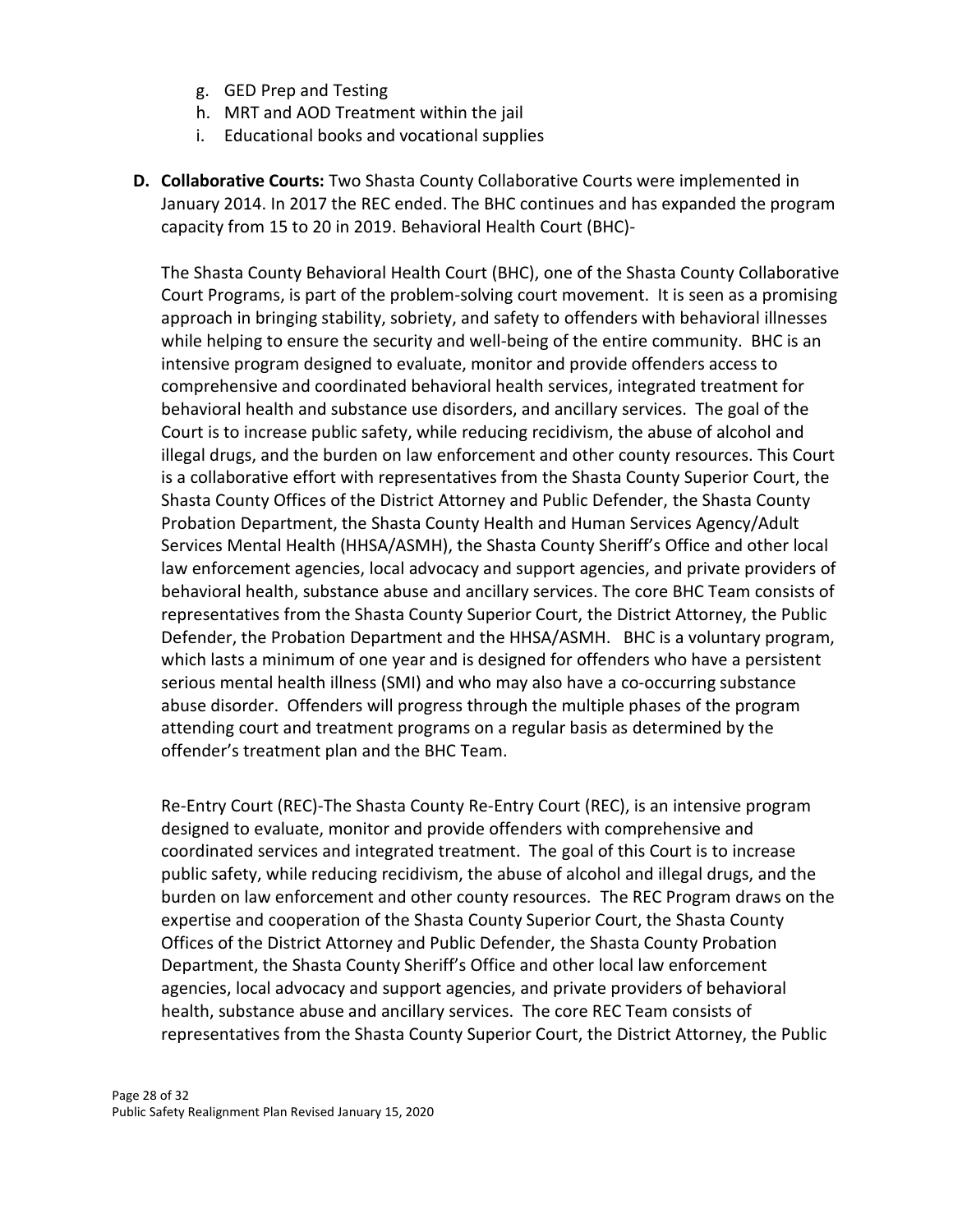Defender, and the Probation Department. REC is a mandatory program, which lasts a minimum of one year and is designed for high-risk offenders who have a history of noncompliance with conditions of supervision and/or the law. Offenders will progress through the multiple phases of the program, attending court and treatment programs on a regular basis as determined by the offender's case/treatment plan and the REC Team.

- **E. Social Workers:** Social Workers work within the Public Defender's Office to assist offenders in addressing some of their underlying criminogenic needs, obtain mental health services, develop substance abuse treatment plans, administering assessments, support failure to appear efforts, and develop alternatives to custody. They also work within the collaborative courts and participate in regular treatment team meetings.
- **F. Crime Victim Advocate:** One Crime Victim Advocate is assigned to the Crime Victims Assistance Center. The goal is to increase communications between the District Attorney's Office, Probation and the court system. The advocate shall provide on-going, annual and orientation training for Probation to increase knowledge of restitution practices and victim services available. The advocate will work towards reducing the number of cases returned to court because of restitutions orders and work to reduce workload of multiple agencies through a single-point-of-contact.

A 'victim' is defined under the California Constitution as "a person who suffers direct or threatened physical, psychological, or financial harm as a result of the commission or attempted commission of a crime or delinquent act. Over the year's victims have gained a number of rights to help ensure their due process in the criminal justice process. Victim participation is critical to an effective law enforcement/criminal justice system. The law enforcement system often depends on the voluntary participation of crime victims in order to investigate and prosecute criminals successfully. Part of this process involves informing victims of their rights at the time a crime is reported. This helps ensure victims seek supportive services early in the criminal justice process. Victims who feel supported soon after a crime is reported are more likely to willingly participate in criminal justice related activities. They are also more likely to get the services they need to help heal emotional and physical trauma they have suffered as well as seek restitution for any financial loses that occurred. Providing these services to victims is an integral part of the overall system and rehabilitative process for all involved.

**G. Evidence-Based Correctional Program Checklist (CPC) and Group Assessments (CPC-**

**GA):** In September 2017, staff were trained by UC Correctional Institution on Dr. Edward Latessa's Evidence-Based Correctional Program checklist and Evaluation Protocol. The Correctional Program Checklist allows for the development of internal capacity to sustain long-term program evaluation and improvement processes. The Correctional Program Checklist allows for program evaluation to assure interventions are being provided with fidelity to the models that have been proven to be effective with the offender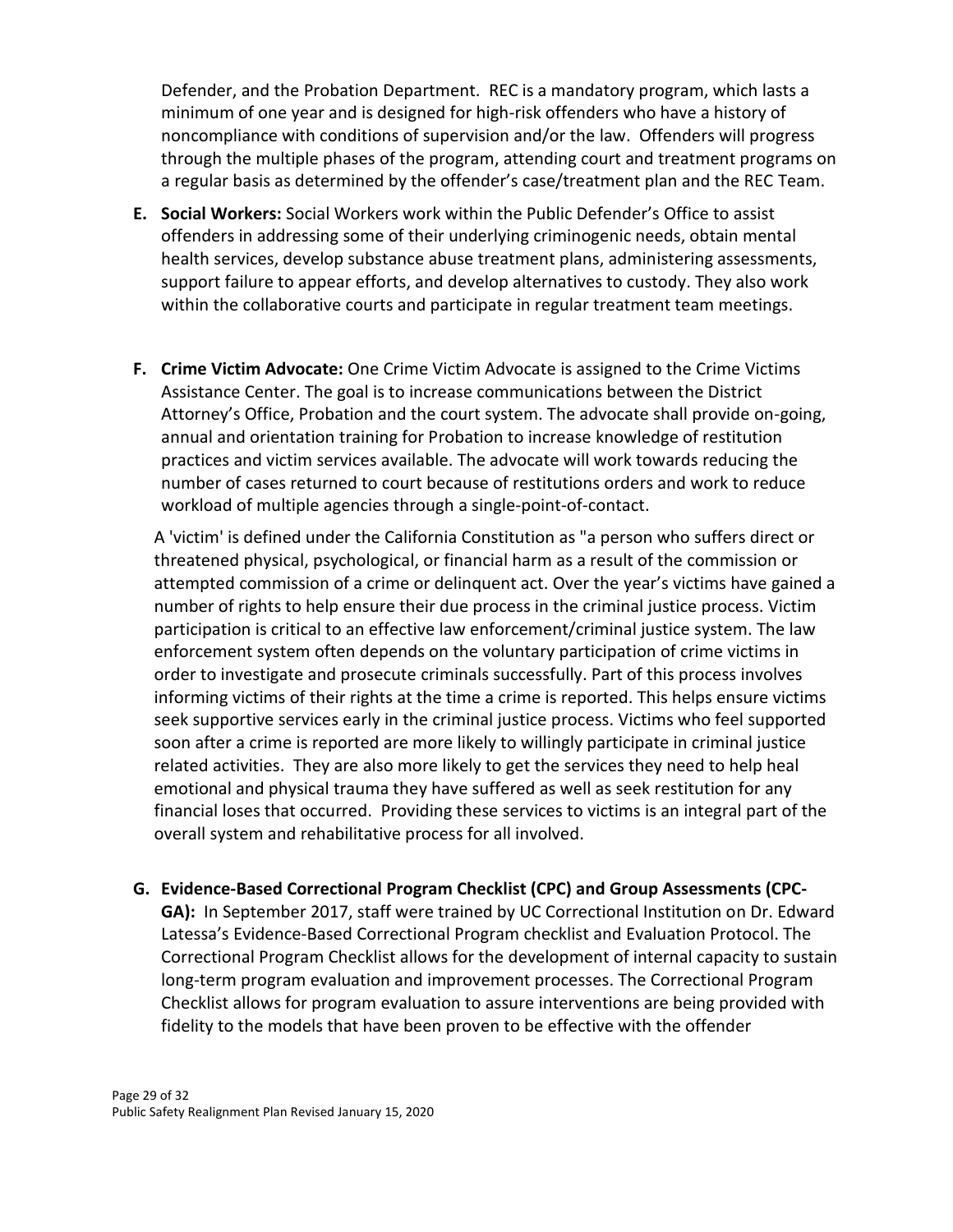population. In addition to assuring fidelity, this process will provide information about what improvements can be made and assist with development of an improvement plan when needed. Seven Probation Department staff and one Sheriff's Office staff were certified in the Correctional Program Checklist. In September 2018, the same staff were trained in Correctional Program Checklist-Group Assessment. The Correctional Program Checklist-Group Assessment is a tool for assessing groups offered to offenders to assure principles of effective interventions are being met. Trained staff will conduct a minimum of two program/group Correctional Program Checklists annually.

**F. District Attorney's Misdemeanor Pre-Filing Diversion Program:** A Deputy District Attorney will screen cases to determine eligibility per the target population. The target population will include: Individuals cited/arrested for violation of Health and Safety Code Sections 11377/11350/11364; age 18-30; minimal criminal history; stable phone, address, contact information; and willingness to comply. Once a case is determined eligible, the case will be referred to a Crime Victim Advocate for assessment, referrals, and program requirements. Successful completion results in no criminal case filing allowing the individual to continue on a path of recovery.

## **IV. Crime Prevention**

Crime prevention is an important component to public safety. Crime prevention practices focus on both youths and adults in the community by providing a foundation to reduce crime and criminal activities through a variety of practices and programs, including diversion, criminal prosecution, custody and custody alternatives, restorative justice programs and evidence based practices. Crime prevention additionally focuses on reducing victim impact and preventing future victimization.

On March 15, 2017, the CCP Executive Committee, with input from the CCP and Juvenile Justice Council voted to recommend to the Board of Supervisors that funds from the Local Innovation Subaccount be spent on crime prevention specifically for one evidence-based program or best practice crime prevention project per fiscal year for youth 18 years and under. In Fiscal Year 2017/18 a Crime Victim Advocate and a Misdemeanor Pre-Filing Diversion Program was added to the Plan.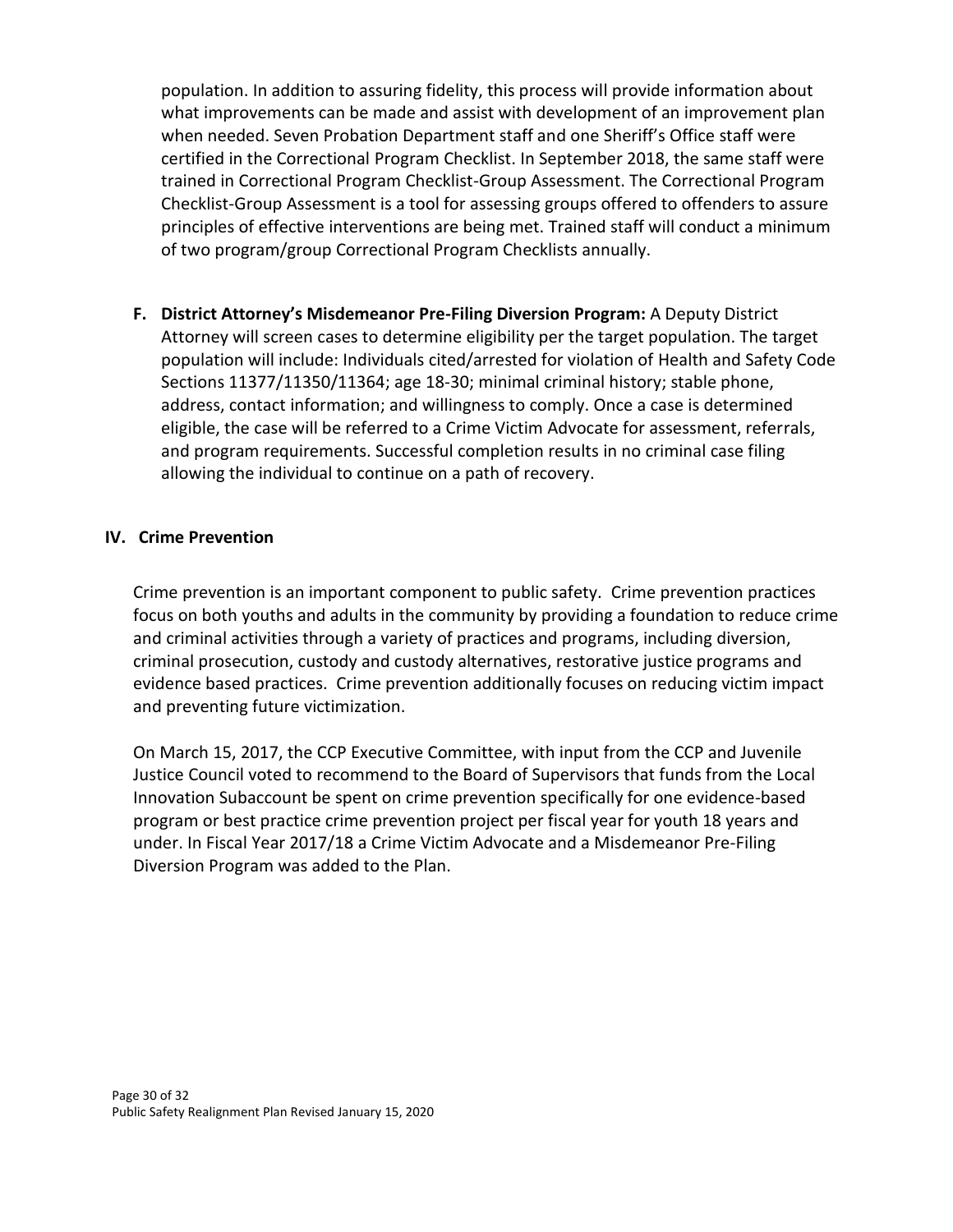Effective October 1, 2011, post-release community supervision revocations were filed in the Shasta County Superior Court by the Probation Department and beginning July 1, 2013, parole revocations were filed in the Shasta County Superior Court by the State Parole Agency. If the Shasta County Public Defender's Office is unable to represent a defendant in a PRCS or parole revocation proceeding due to a conflict of interest, it is necessary for the Court to appoint counsel to represent that defendant. It is unknown how many PRCS and/or parole revocation proceedings go to private attorneys, but it is not anticipated to be a significant number.